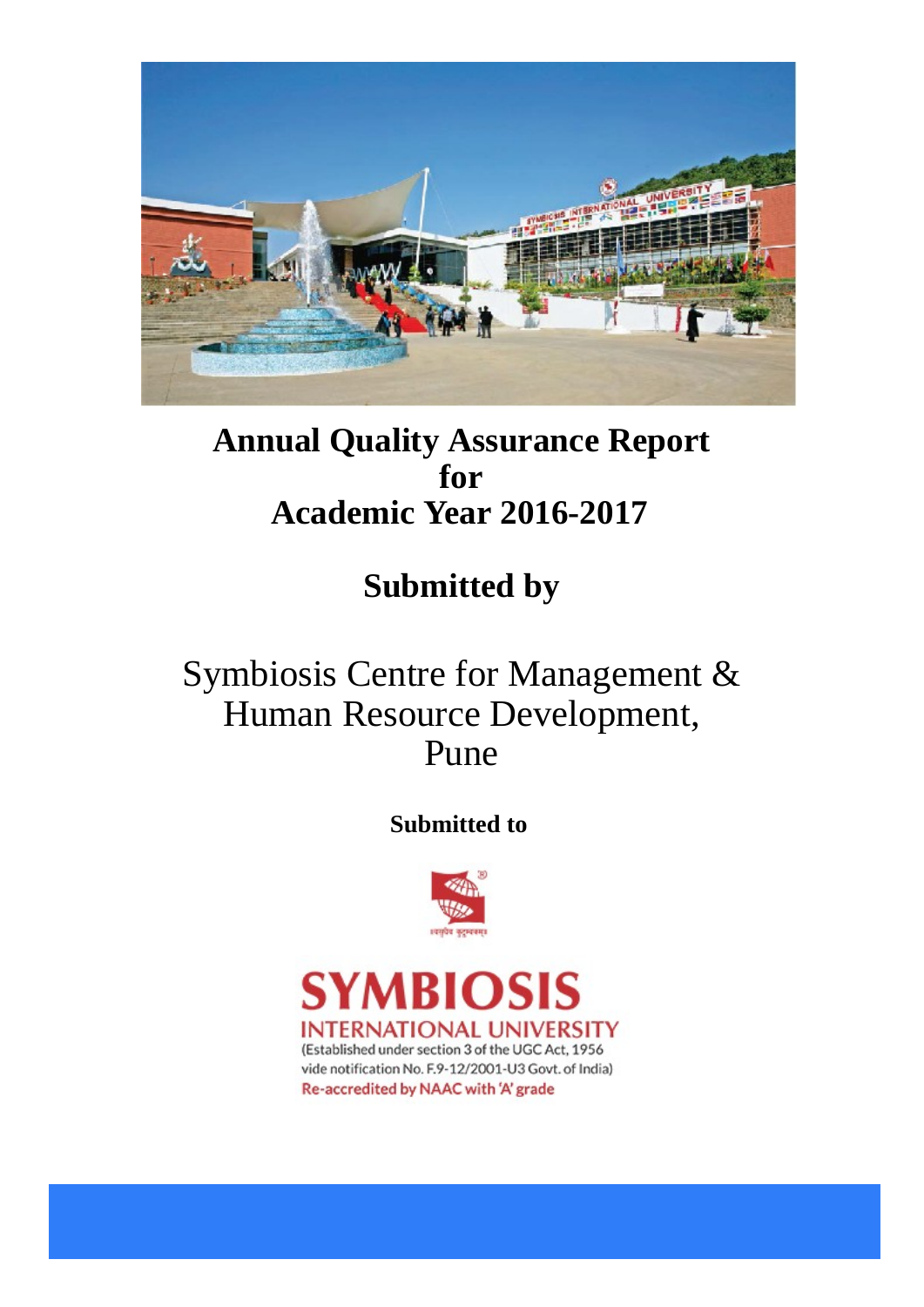## **Table of Contents**

## Part B

| $\mathbf{1}$ |
|--------------|
| 3            |
| 6            |
| 10           |
| 12           |
| 15           |
| 20           |
| 24           |
|              |

|--|--|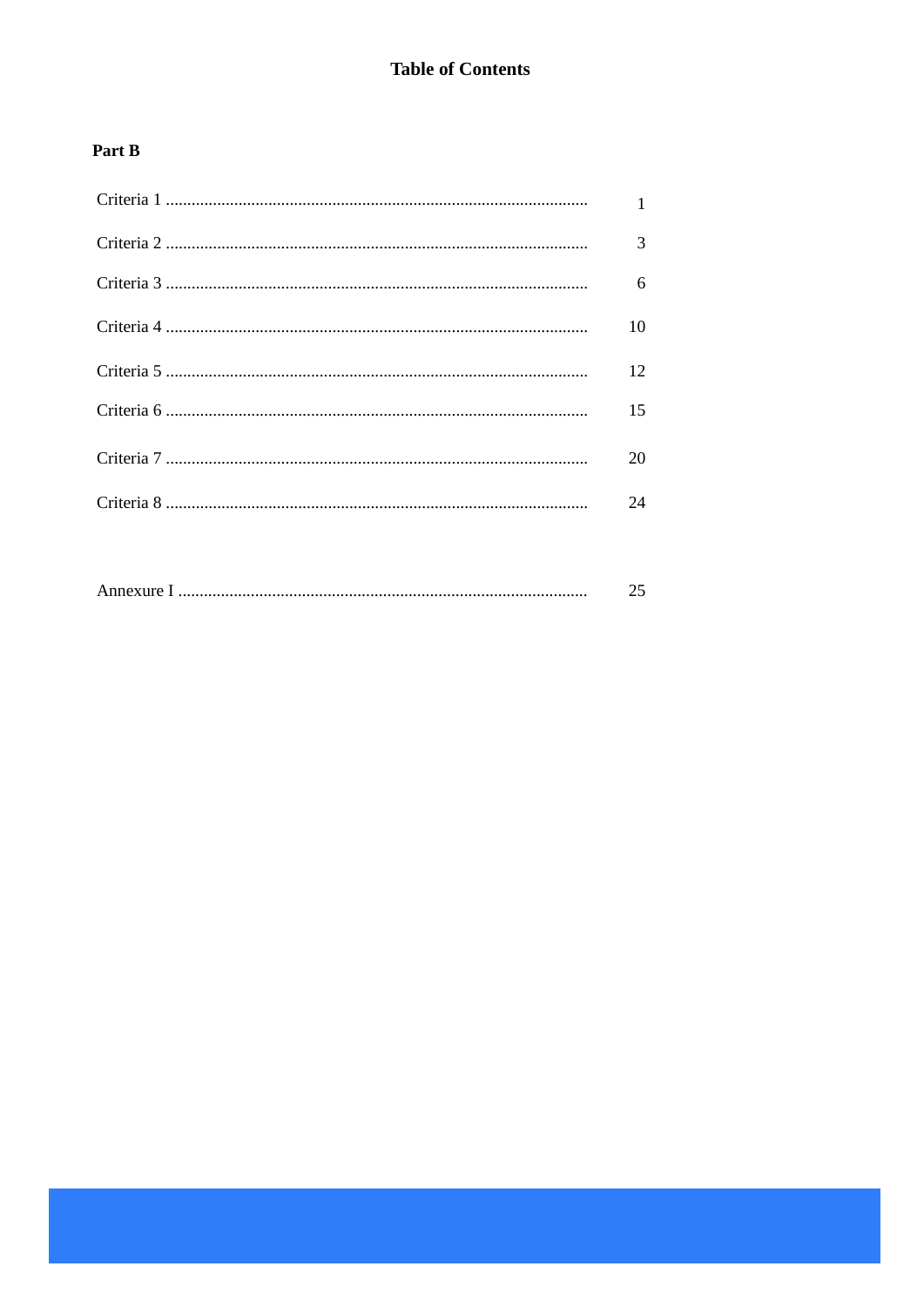## **Criterion - I**

## **1. Curricular Aspects**

1.1 Details about Academic Programmes

| Level of the<br>Programme | Number of existing<br>Programmes | Number of<br>programmes added<br>during the year | Number of<br>self-financing<br>programmes | Number of value<br>added/career oriented<br>programmes |
|---------------------------|----------------------------------|--------------------------------------------------|-------------------------------------------|--------------------------------------------------------|
| PHD                       |                                  |                                                  |                                           |                                                        |
| PG                        | 3                                | 0                                                | 3                                         | 3                                                      |
| UG                        | ი                                | 0                                                | 0                                         | 0                                                      |
| PG Diploma                | 3                                | 0                                                | 3                                         | $\Omega$                                               |
| Advanced Diploma          | 0                                | 0                                                | 0                                         | 0                                                      |
| Diploma                   | ი                                | O                                                | O                                         |                                                        |
| Certificate               | O                                | 0                                                | O                                         |                                                        |
| <b>Others</b>             | ი                                | 0                                                | ი                                         | ∩                                                      |
| Total                     | 6                                | 0                                                | 6                                         | 3                                                      |
| Interdisciplinary         | 4                                | 0                                                | 4                                         | 3                                                      |
| Innovative                | O                                | 0                                                | O                                         |                                                        |

A new two year Program on MBA (Analytics) will be introduced from 2017. We had run three existing post graduate programs in the academic year 2016-17: MBA, MBA(IM), MBA(E) There were three post graduate Diploma Programs: PGPBA, PGDBA, PGDHRM

1.2

(i)Flexibility of the Curriculum:

(ii)Pattern of programmes:

Core/Elective/CBCS

| Pattern          | Number of programmes |
|------------------|----------------------|
| Semester         | 6                    |
| <b>Trimester</b> |                      |
| Annual           |                      |

#### 1.3 Feedback from stakeholders

|                 | Mode Of Feedback<br>(tick whichever is applicable) |                                              |  |  |
|-----------------|----------------------------------------------------|----------------------------------------------|--|--|
|                 | Online                                             | <b>Co-operating Schools</b><br><b>Manual</b> |  |  |
| Alumni          |                                                    |                                              |  |  |
| <b>Students</b> |                                                    |                                              |  |  |
| Employers       |                                                    |                                              |  |  |
| Faculty         |                                                    |                                              |  |  |

Following Actions has been taken on Stakeholder Feedback

Internet connectivity was improved increased lease line from 12 mbps to 16 mbps

Network revamping was done from CAT 5 to CAT 6 and all cabling networks changed Consolidation of students clubs and committees

Increasing the number of qualified full time faculty for better academic delivery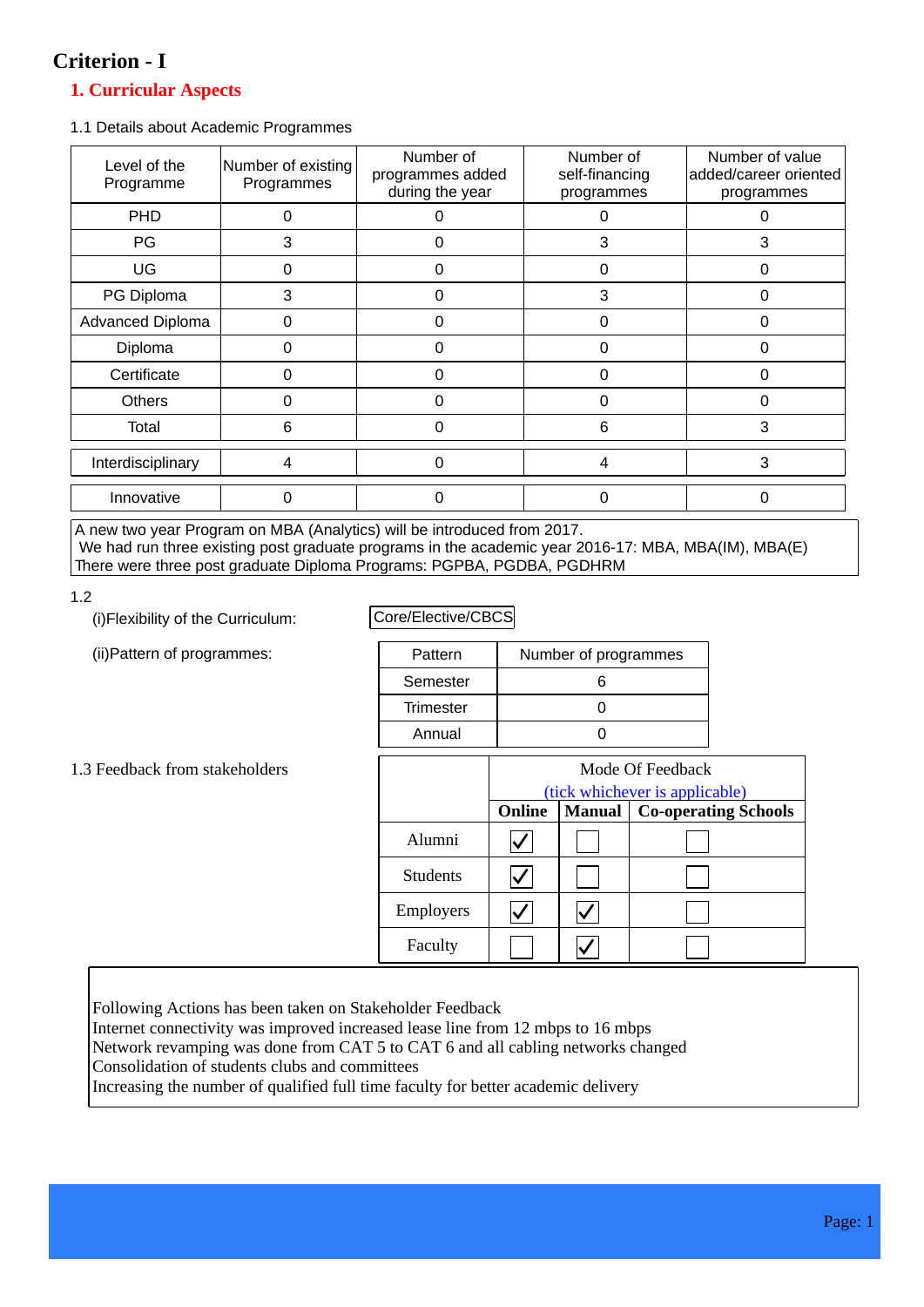1 Introduction to Enterprise Resources Planning removed from course structure to accommodate more electives 2 Basics of Financial Management removed from course structure and new course on Financial Management added 3 Introduction to Financial Management: a new course from catalog introduced 4 Personal Effectiveness & Growth: New Course introduced 5 Corporate Social Responsibility shifted from sem -I to sem-II 6 Innovation Management shifted from sem -I to sem-III 7 Entrepreneurship shifted from sem -II to sem-I 8 Business Awareness Test 1 shifted from sem -III to sem-I 9 Strategic Management shifted from sem -III to sem-II 10 Cost Accounting Made Core Course in Semester II From earlier elective 11 Concepts and Applications in Sustainability shifted from sem -II to sem-III 12 Financial Modeling shifted from sem -III to sem-II 13 Advanced Corporate Finance shifted from sem -III to sem-II 14 Materials Management removed from course structure to accommodate new electives 15 Sustainable Supply Chain removed from course structure to accommodate new electives 16 Venture and Private Equity Funding new course added from catalog 17 International Business and Global Strategy removed from course structure 19 Business Awareness Test 2 new course added from catalog 20 Design Thinking new course from catalog 21 Project removed from course structure to accommodate new courses 22 Six Sigma removed from course structure to accommodate more electives 23 Indian Kaleidoscope - Culture and Communication new course added from catalog 24 Finance Analytics new course added from catalog 25 Investment Banking new course from catalog 26 Financial Statement Analysis removed from course structure 27 Project Feasibility and Financing new course from catalog 28 Direct Taxation removed from course structure to accommodate more electives 29 Mergers and Acquisitions removed from course structure to accommodate more electives 30 E-Business Suite Treasury removed from course structure 31 Operations Analytics new course added from catalog 32 Supply Chain Modeling and Design removed from course structure to accommodate more electives 33 Quality Management shifted from sem -III to sem-II 34Consulting skills in HR removed from course structure to accommodate more electives 35 Micro Finance & Social Entrepreneurship new course from catalog 36 Social Entrepreneurship removed from course structure to accommodate more electives 37 Visual Analytics new course from catalog 38Social Media in HRM removed from course structure 39 International HRM removed from course structure 40 Game Theory for Strategic Thinking new course added from catalog 41 Indirect Taxation removed from course structure to accommodate more electives 42 Taxation new course added from catalog 43 Psychological Issues at work place new course added from catalog 44 Emotional Intelligence at work place new course added from catalog 45 Management of Diverse Work Force new course added from catalog 46 Business Intelligence removed from course structure to accommodate more electives 47 Project Risk Management new course added from catalog 48 Marketing Strategy Made fully Internal 49 Sectorial Studies in Supply Chain Made fully Internal

#### 1.5 Any new Department/Centre introduced during the year. If yes, give details

None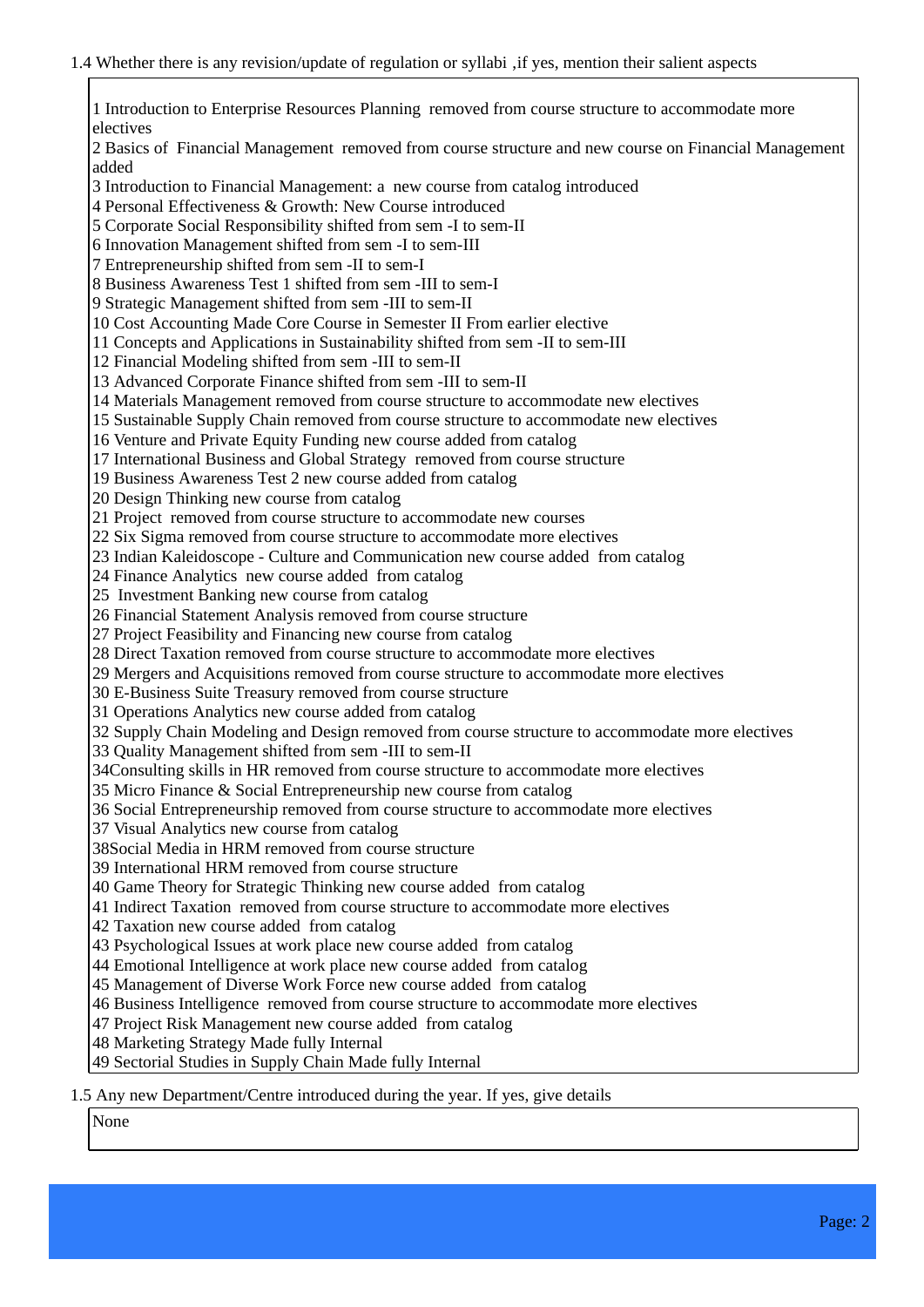## **Criterion - II**

2.4 Number of faculty

## **2. Teaching, Learning and Evaluation**

2.1 Total Number of permanent faculty

| Professor                  |    |
|----------------------------|----|
| <b>Assistant Professor</b> |    |
| Associate Professor        | 11 |
| Others                     | 11 |
| Total                      | 32 |
|                            |    |

2.2 Number of permanent faculty with Ph.D. 22

2.3 Number of Faculty Positions Recruited (R) and Vacant (V) during the year

| $\mathbf R$ |    |
|-------------|----|
|             |    |
|             |    |
|             | 13 |
|             |    |
| 2           | 14 |
|             |    |
| 29          |    |
| 83          |    |
| NA          |    |
|             |    |

2.5 Faculty participation in conferences and symposia

| <b>Number of Faculty</b> | International Level   National Level | <b>State Level</b> |
|--------------------------|--------------------------------------|--------------------|
| Attended                 | 68                                   |                    |
| <b>Presented Papers</b>  | 64                                   |                    |
| Resource Persons         |                                      |                    |

2.6 Innovative processes adopted by the institution in Teaching and Learning

1. 20 marks of evaluations of the Market Research has been assigned to the faculty mentored applied research projects to be done by students

2. In the course of Learning and Development students had hands-on experience how to map competency from a role play. They also designed two role plays module as part of group assignment

3. Special mentor-mentee relationship has been designed for mentoring students for research in all the four semester. Each faculty will mentor 10-15 students.

2.7 Total Number of actual teaching days during this academic year  $235$ 

2.8 Examination/ Evaluation Reforms initiated by the Institution

(for example: Open Book Examination, Bar Coding, Double Valuation, Photocopy, Online Multiple Choice Questions)

No major changes. Internal Evaluation is done as per Assurance of Learning Process.

2.9 Number of faculty members involved in curriculum restructuring/revision/syllabus development as member of Board of Studies/Faculty/Curriculum Development workshop

|                         | <b>Numbers</b> | Description                                                  |
|-------------------------|----------------|--------------------------------------------------------------|
| <b>Board of Studies</b> |                | Dr Pratima Sheorey<br>Dr Ravi Kulkarni<br>Dr Manoj Hudnurkar |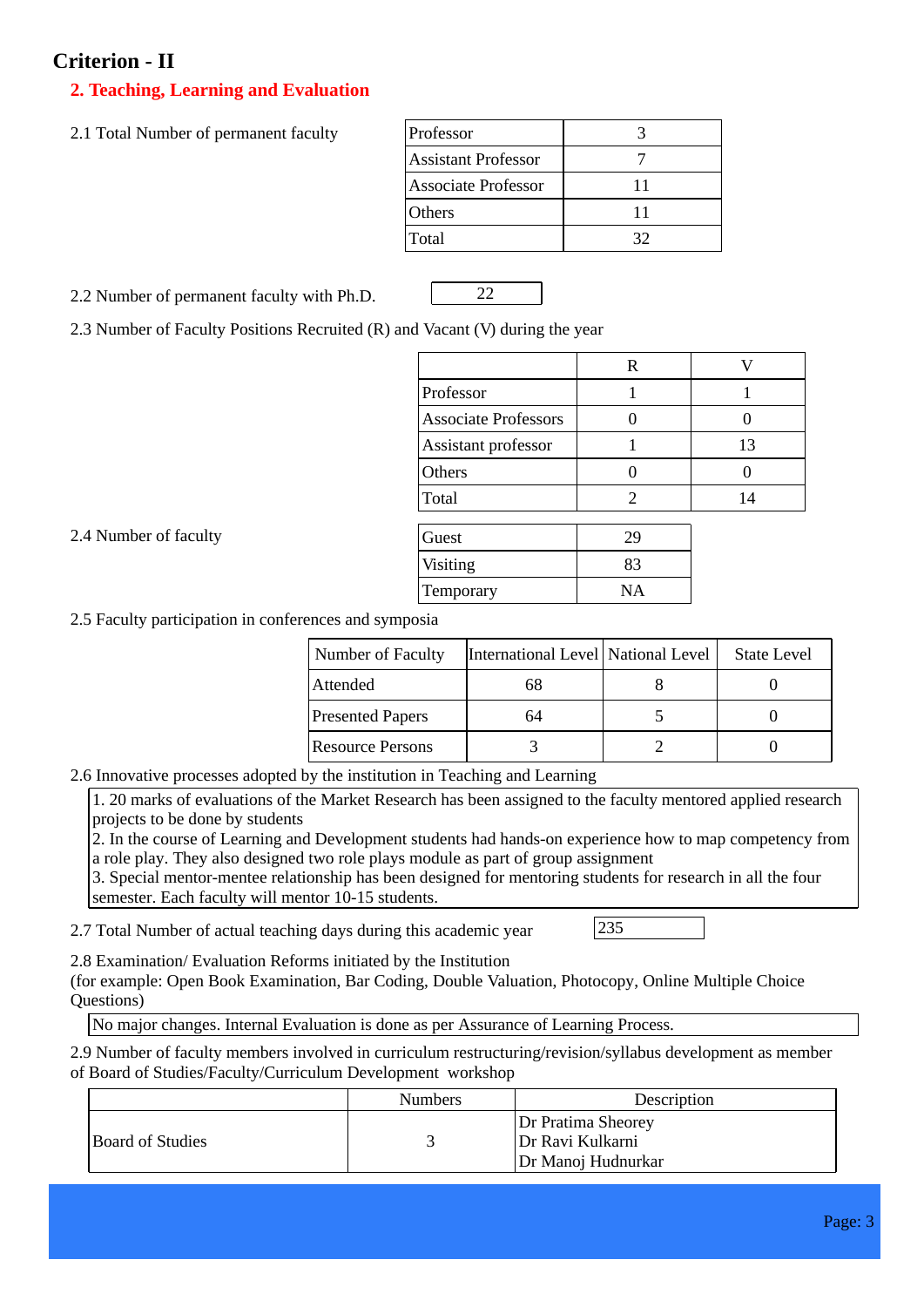|                                                   |    | Dr. Aradhana Gandhi<br>-Retail                                                                             |
|---------------------------------------------------|----|------------------------------------------------------------------------------------------------------------|
|                                                   |    | Dr. Gurudas Nulkar- Marketing & Strategy<br>Dr. Pratima Sheorey- Marketing                                 |
|                                                   |    | Dr. Vaishali Mahajan<br>-Markketing<br>Read More<br>Dr. K. Rajagopal<br>-Marketing                         |
|                                                   |    | Dr. Dipasha Sharma-Finance                                                                                 |
|                                                   |    | Dr. Pankaj Sharma-Finance                                                                                  |
| Faculty                                           | 17 | Dr. Ravi Kulkarni<br>$-QS&A$<br>Dr. Manish Sinha<br>-Economics<br>Dr. Netra Neelam<br>-HR                  |
|                                                   |    | Dr. Priya Dhamija Gupta<br>$-HR$<br>Dr. Vinita Sinha<br>- $HR$<br>Dr. Sonali Bhattacharya<br>-QS&A         |
|                                                   |    | Dr. Manoj Hudnurkar<br>-Operations<br>Dr. Rameshwar Dubey<br>$-QS&A$                                       |
|                                                   |    | Prakash Waknis<br>- Sustainability & Infrastructure<br>Rahul Hiremath<br>- Sustainability & Infrastructure |
| <b>Curriculum Development Workshop</b>            | 32 | All Faculty Departmentwise                                                                                 |
| 2.10 Average percentage of attendance of students |    | 87.9                                                                                                       |

## 2.11 Course/Programme wise distribution of pass percentage

|                        | Total Number of                                | Grade  |      |     |             |     |
|------------------------|------------------------------------------------|--------|------|-----|-------------|-----|
| Title of the Programme | students appeared for<br>completion of program | Passed | $\%$ | B % | $\degree$ % | O % |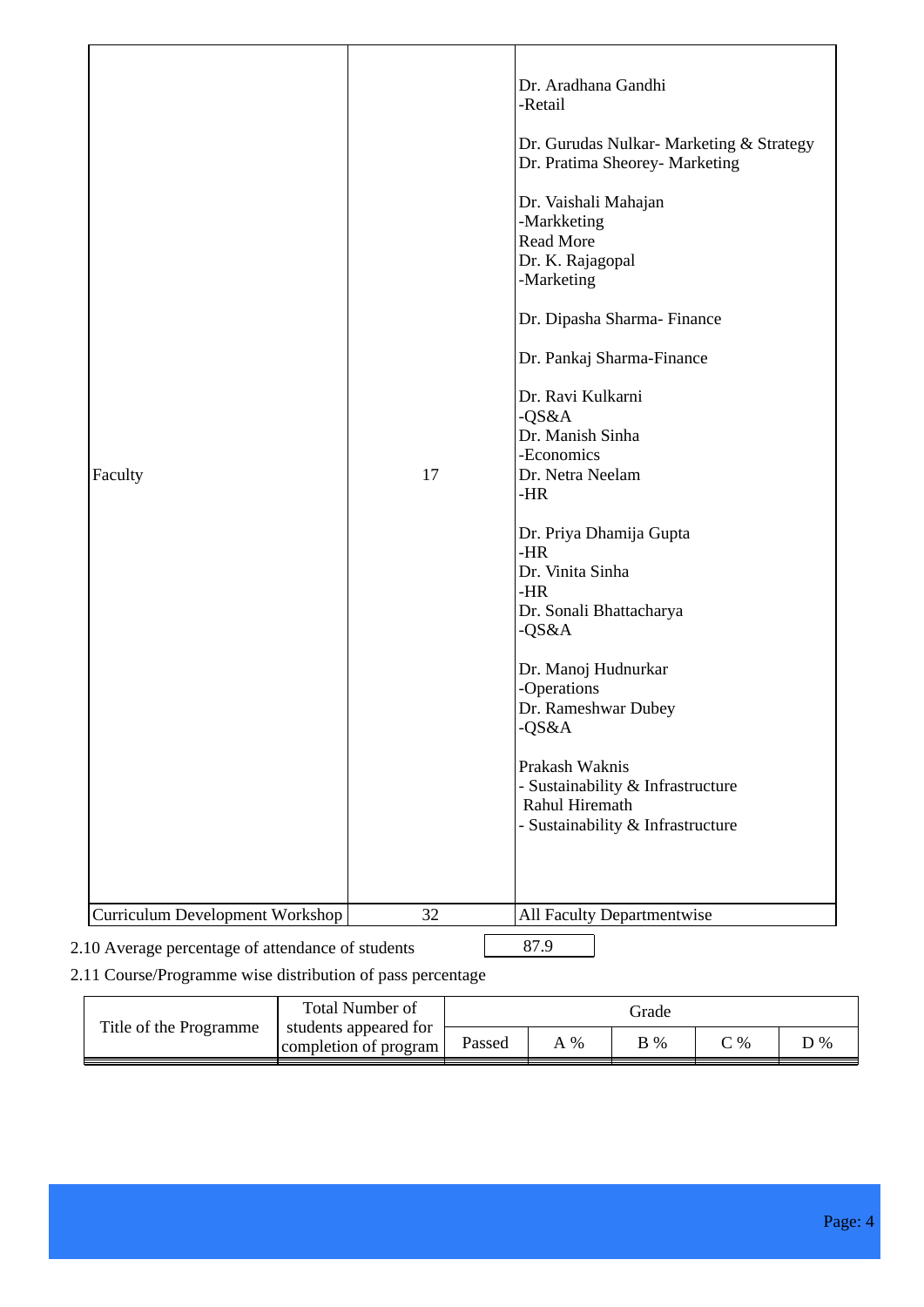The results of two completed Programs of AY 2016-17 MBA (15-17)- pass percentage 95% MBA (IM) (15-17) pass percentage 92% PGDBA 2016-17 - pass percentage 93.75% PGDHRM 2016\_17 - pass percentage 88.89% Results of other completed programs will be available on following days MBA -E 2016-19 , : 2nd week of August 17 PGPBA 2016-17 : Last week of August 17

2.12 How does IQAC Contribute/Monitor/Evaluate the Teaching & Learning processes

We have the Assurance of Learning team (AOL)looking after development of learning goals and traits. Evaluation on each subject is linked with measuring the traits. The AOL team is advised by the Academic Review Committee. IQAC plays the monitoring role who are reported to by the AOL team. The syllabus of each course provided to students before beginning of semester include the learning goals and traits to be measured under each learning goal and trait.

2.13 Initiatives undertaken towards faculty development Total :  $\sqrt{35}$ 

| <b>Faculty / Staff Development Programmes</b>         | Number of faculty benefitted |
|-------------------------------------------------------|------------------------------|
| <b>Refresher Courses</b>                              | 21                           |
| <b>UGC</b> - Faculty Improvement Programme            |                              |
| <b>HRD</b> Programmes                                 |                              |
| <b>Orientation Programmes</b>                         | $\mathcal{D}_{\mathcal{L}}$  |
| <b>Faculty Exchange Programme</b>                     |                              |
| Staff Training Conducted by the University            |                              |
| <b>Staff Training Conducted by Other Institutions</b> |                              |
| Summer / Winter Schools, Workshops, etc.              |                              |
| <b>Others</b>                                         |                              |

2.14 Details of Administrative and Technical staff

| Category                    | Number of<br>Permanent<br><b>Employees</b> | Number of<br>Vacant<br>Positions | Number of permanent<br>positions filled during the<br>Year | Number of positions<br>filled temporarily |
|-----------------------------|--------------------------------------------|----------------------------------|------------------------------------------------------------|-------------------------------------------|
| <b>Administrative Staff</b> |                                            |                                  |                                                            |                                           |
| <b>Technical Staff</b>      |                                            |                                  |                                                            |                                           |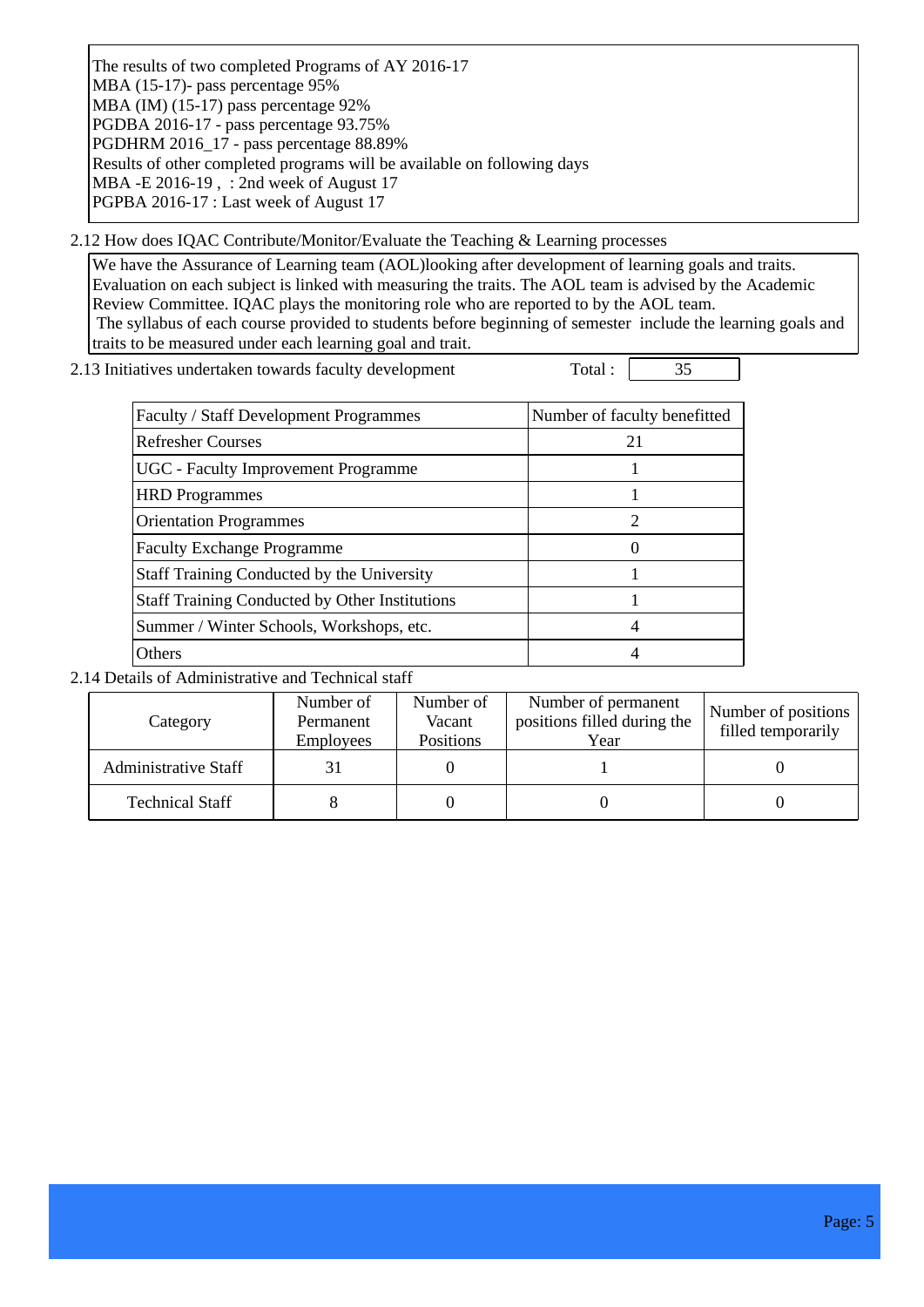## **Criterion - III**

## **3. Research, Consultancy and Extension**

## 3.1 Initiatives of the IQAC in Sensitizing/Promoting Research Climate in the institution

SCMHRD has proposed four research ideas to IBM on issues related to HR for possible research collaboration. First Year Students will be working on those projects.

Both OPUS and Drishtikon are included in UGC approved list of journals

## 3.2 Details regarding major projects

|                     | Completed<br>Sanctioned<br>Ongoing |          | Submitted |      |
|---------------------|------------------------------------|----------|-----------|------|
| <b>Numbers</b>      |                                    |          |           |      |
| Outlay in Rs. Lakhs | $0.00\,$                           | $0.00\,$ | 0.00      | 0.00 |

## 3.3 Details regarding minor projects

|                     | Completed | Ongoing | Sanctioned | Submitted |
|---------------------|-----------|---------|------------|-----------|
| <b>Numbers</b>      |           |         |            |           |
| Outlay in Rs. Lakhs | $0.00\,$  | .50     | $0.00\,$   | 0.00      |

## 3.4 Details on research publications

|                          | International | National | Others |
|--------------------------|---------------|----------|--------|
| Peer Review Journals     | 24            |          |        |
| Non-Peer Review Journals |               |          |        |
| e-Journals               |               |          |        |
| Conference proceedings   |               |          |        |

## 3.5 Details on Impact factor of publications

| Range          | $0.07 - 5.83$ |
|----------------|---------------|
| Average        | 0.873157895   |
| h-index        | 11            |
| Nos. in SCOPUS | 19            |

3.6 Research funds sanctioned and received from various funding agencies, industry and other organisations

| Nature of the Project                           | <b>Duration Year</b> | Name of the<br>funding Agency | Total grant<br>sanctioned (in Lakhs) | <b>Total grant Received</b><br>(in Lakhs) |
|-------------------------------------------------|----------------------|-------------------------------|--------------------------------------|-------------------------------------------|
| Major projects                                  | 0                    | $\overline{0}$                | 0.00                                 | 0.00                                      |
| <b>Minor Projects</b>                           | 2016-17              | <b>SIU</b>                    | 1.50                                 | 1.50                                      |
| <b>Interdisciplinary Projects</b>               | $\boldsymbol{0}$     | $\Omega$                      | 0.00                                 | 0.00                                      |
| Industry sponsored                              | 0                    | $\Omega$                      | 0.00                                 | 0.00                                      |
| Projects sponsored by the<br>University/College | 0                    | 0                             | 0.00                                 | 0.00                                      |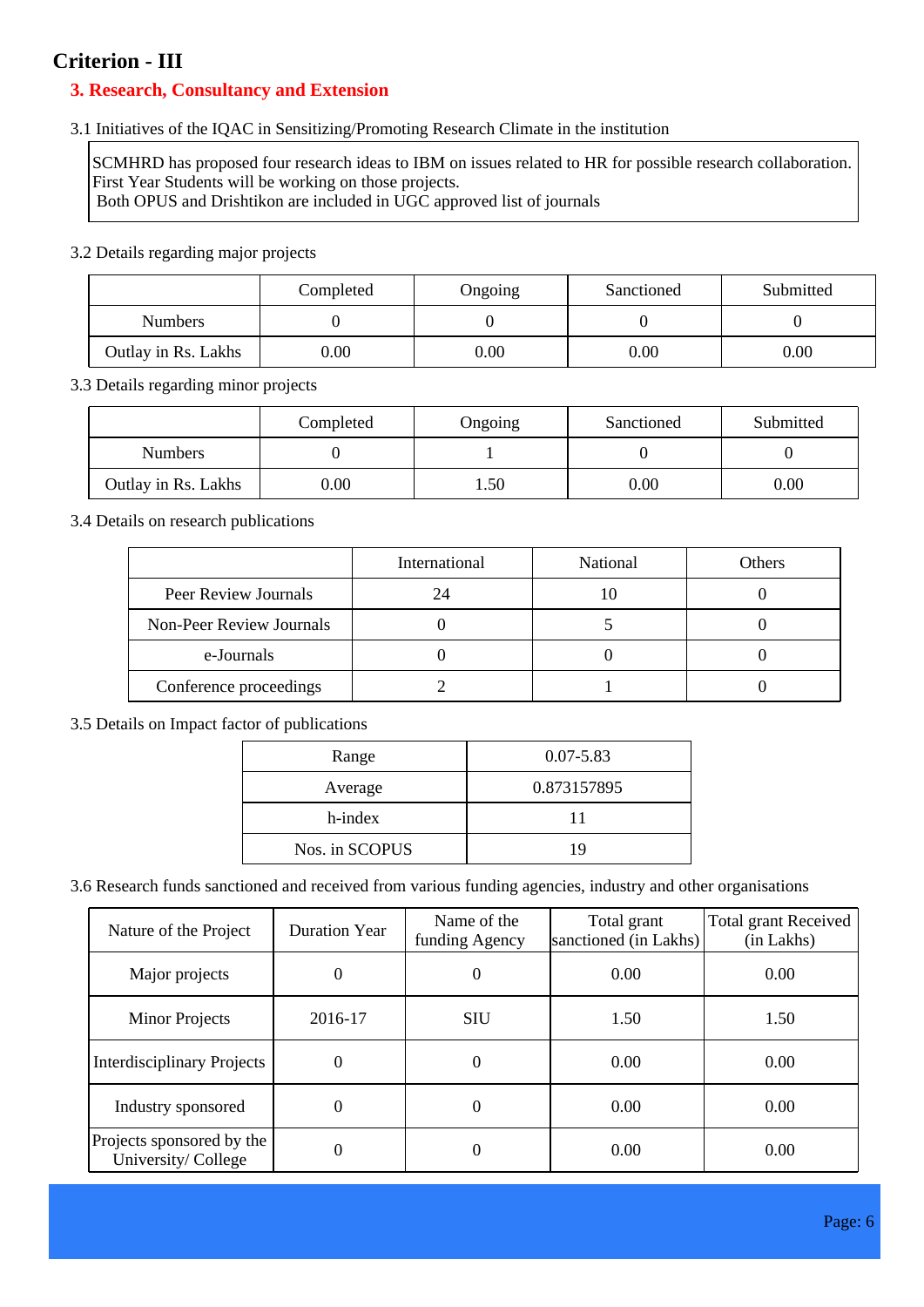| Students research<br>projects (other than<br>compulsory by the<br>University) |                  |  | 0.00                     | 0.00 |
|-------------------------------------------------------------------------------|------------------|--|--------------------------|------|
| Any other (Specify)                                                           |                  |  | 0.00                     | 0.00 |
| 3.7 Number of books published                                                 | i) With ISBN No. |  | Chapters in Edited Books |      |

0

ii) Without ISBN No.

3.8 Number of University Departments receiving funds

| UGC-SAP                 |  |
|-------------------------|--|
| CAS                     |  |
| <b>DST-FIST</b>         |  |
| <b>DPE</b>              |  |
| <b>DBT</b> Scheme/funds |  |

3.9 For colleges

| Autonomy                |  |
|-------------------------|--|
| <b>CPE</b>              |  |
| <b>IDBT Star Scheme</b> |  |
| <b>INSPIRE</b>          |  |
| СE                      |  |
| Any Other (specify)     |  |

3.10 Revenue generated through consultancy 0.00 (Rs. In lakhs)

3.11 Number of conferences organized by the Institution

| Level         | Number | <b>Sponsoring Agencies</b> |
|---------------|--------|----------------------------|
| International |        | AIB-India                  |
| National      |        |                            |
| <b>State</b>  |        |                            |
| University    |        |                            |
| College       |        |                            |

3.12 Number of faculty served as experts, chairpersons or resource persons 5

3.13 Number of collaborations

| International |  |
|---------------|--|
| National      |  |
| Any Other     |  |

3.14 Number of linkages created during this year 6

| <b>From Funding agency</b>               | 0.00  |
|------------------------------------------|-------|
| From Management of<br>University/College | 33.00 |
| l Total                                  | 33.00 |

3.15 Total budget for research for current year in lakhs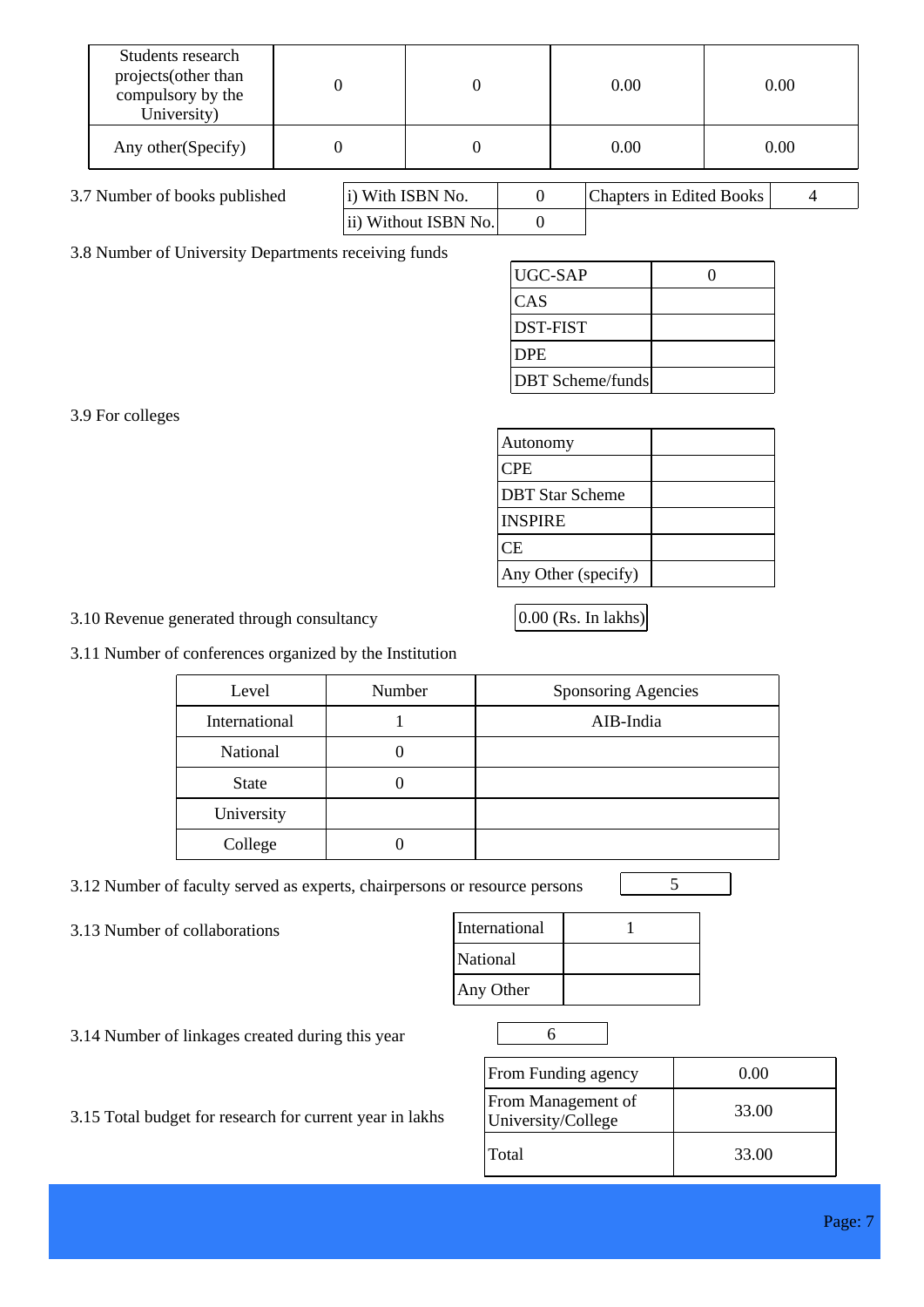## 3.16 Number of patents received this year

| Type of Patent | Number  |  |
|----------------|---------|--|
|                | Applied |  |
| National       | Granted |  |
| International  | Applied |  |
|                | Granted |  |
| Commercialised | Applied |  |
|                | Granted |  |

| International |  |
|---------------|--|
| National      |  |
| State         |  |
| University    |  |
| Dist          |  |
| College       |  |
| Total         |  |

received by faculty and research fellows Of the institute in the year

3.17 Number of research awards/ recognitions

| 3.18 Number of faculty from the Institution | who are Ph. D. Guides              |    |
|---------------------------------------------|------------------------------------|----|
|                                             | and students registered under them | I6 |
|                                             | $\sim$                             |    |

3.19 Number of Ph.D. awarded by faculty from the Institution 0

3.20 Number of Research scholars receiving the Fellowships (Newly enrolled + existing ones)

| 3.21 Number of students Participated in |  |
|-----------------------------------------|--|
| NSS events                              |  |

3.22 Number of students participated in NCC events

3.23 Number of Awards won in NSS

3.24 Number of Awards won in NCC

3.25 Number of Extension activities organized

| <b>JRF</b>             |  |
|------------------------|--|
| <b>SRF</b>             |  |
| <b>Project Fellows</b> |  |
| Any other              |  |

| National level   International level |  |
|--------------------------------------|--|
|                                      |  |
| National level International level   |  |
|                                      |  |
| National level International level   |  |
|                                      |  |
| Any Other                            |  |
|                                      |  |
|                                      |  |

3.26 Major Activities during the year in the sphere of extension activities and Institutional Social Responsibility

<br>Zero-food waste day was celebrated religiously on 16th June.

Junior students are being selected and mentored by seniors for joining the SHAPATH and Prayatna Club<br>SHAPATH team organized the tag the band contest for promoting the cause of trafficking among students.

SCMHRD and the SIU SCOPE team have agreed to engage students in various individual social responsibility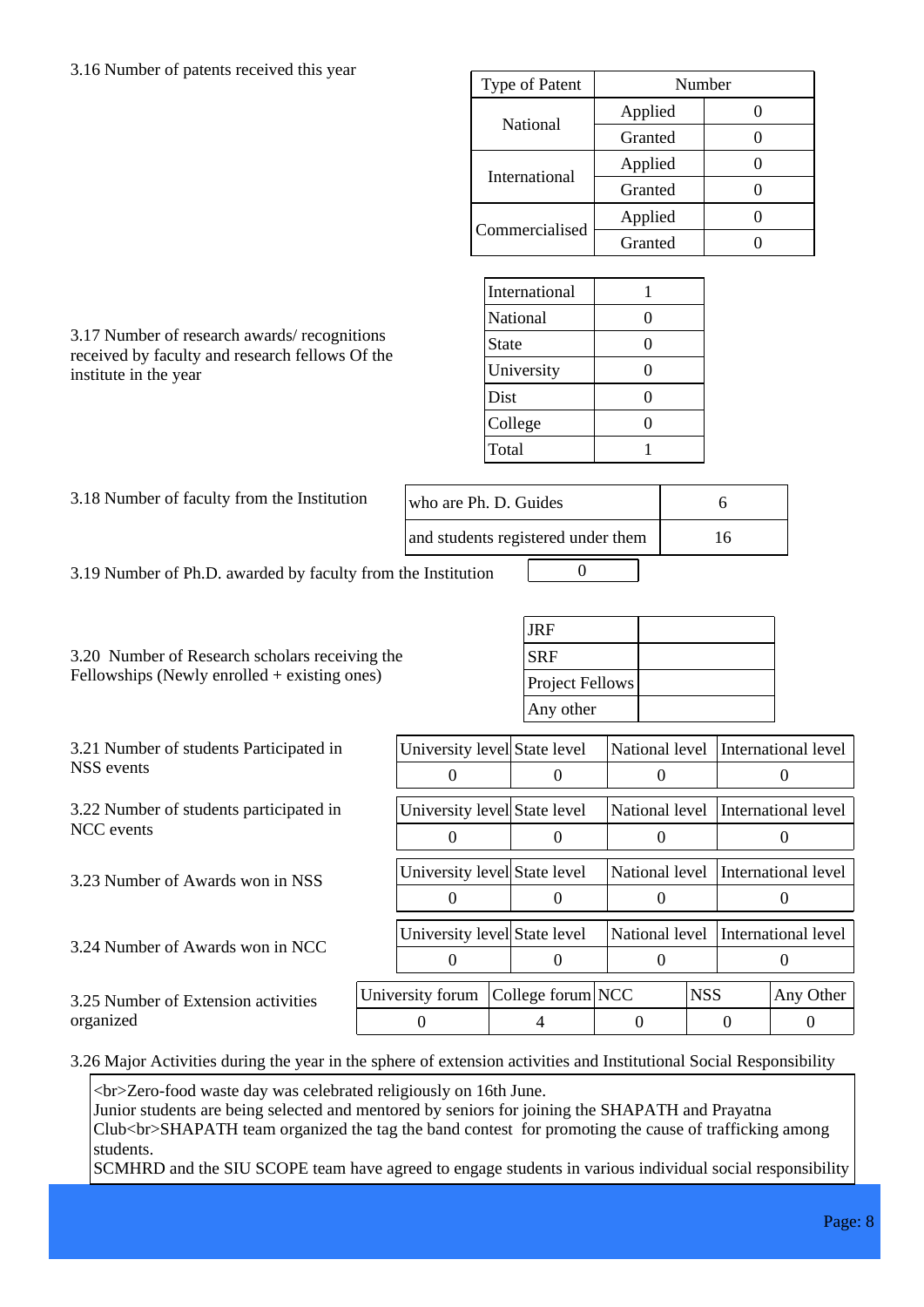projects. The students performance on the projects will be evaluated by the University.<br>All Students of MBA 16-18 Batch worked in various retail outlets on 13-15th August in different parts of the country. Their earnings will be donated to the NGO, Snehalay who works for rehabilitation of trafficked women and children.<br/>-br>1. Activity:Zero waste day

Date:16 September 2016

Purpose: To spread awareness about minimizing food and water wastage.

Impact: Team SHAPATH came up with the concept of "Project:Clean Plate", thereby spreading the message that a clean plate denotes a clear conscience. The initiative was supported by the mess in-charge too who took away the waste bin during lunch. Food wastage in the mess was reduced to 30 kg, as compared to almost 50 kg of food being wasted on other days.

2. Actitivity:SHAPATH visit to donation drive at Deep Griha society,Pune

Date: 20 September 2016

Purpose: Interacting with the women and children at the NGO, looking at the possibility of conducting engagement activities in the future and donating tops, clothes and food.

3. As part of the CSR course students have interacted with NGOs, industry experts, legal experts and government representatives on CSR projects. They will be working under an NGO on CSR projects on first week of October.<br>1. Student representatives from SHAPATH visited Suprabhat Learning Centre which tutors children of low income groups in areas of Hobbies, Fashion Designing, Basic Computer and interacted with the children and the trainers.

2. Sautika Panda of MBA Batch 2016-18 initiated a fund raising program for gender equality.<br>1. Prayatna Childhood is about innocence and playfulness. It is about joy and freedom. On the occasion of Children's Day, Prayatna team decided to do something special for the kids. In collaboration with Domino's Pizza, a special dinner was arranged for the children at their store where the kids were treated with special gifts, drinks and pizzas. Thanks a lot Domino's Pizza India for celebrating Children's Day and helping in bringing big smiles to these young faces

## 2. SHAPATH

To mobilize students, faculty and staff not to waste food in the campus mess the students created following youtube video to show efforts put in by the mess staff in preparing the food

https://www.youtube.com/watch?v=KQWpOUSZfF<br/>>brayatna: Students played a street drama for bringing out the issue of trafficking. Students of Prayatna are accepting gifts from 20th December 2016 to 31st December 2016 from all students and staff in the campus which will presented to underprivileged children during New year '17. On the eve of Christmas Prayatna students had organized an event wherein all students and faculty were expected to photo shoot with properties handmade by the underprivileged for whom they work for.

## SHAPATH:

1. Activity: Toy and clothes donation at NGO.The team visited the various projects of Snehalaya and interacted with the various residents such as the kids and rescued women.

2. Medical Camp at Rescue Foundation-

A medical camp was conducted at Rescue Foundation for the 52 rescued women who were given consultation for all the health issues along with the prescription by the doctors from SCHC. At the same time, an excel sheet was maintained by the doctors to record medical history and consultation of the women. 3. Nukkad Naatak -Taskaro, Ab Bas Karo:To spread awareness about human trafficking and the plight of its victims through an impactful street play.<br>TE.A.CH, a drive conducted by a newly transformed committee of SCMHRD, was organised successfully on 24th and 25th of January, 2017. After weeks of hard-work, INSPIRIT brought the entire batch of 2016-18 to join their hands together and work for a cause very close to their heart; Teaching. Teach a Child, saw more than 250 Volunteers catering to the needs and holistic development of more than 1000 children coming from the humble section of the society. Conducted over a period of two days, the volunteers visited two schools in Pune; Karmawati English Medium School and Sunflower Kids School, both located in Marunji village. Each volunteer was put in a group of 3, and was responsible for teaching classes ranging from nursery to 7th standard on modules, specially designed for this program.<br>SHAPATH organized the zero waste day on 16th February<br>SHAPATH team is holding Cloth donation campaign from 29th March to 1st April to be donated to an NGO<br>ZERO waste day was celebrated on 16th April.<br>ZERO waste day was celebrated on 16th May.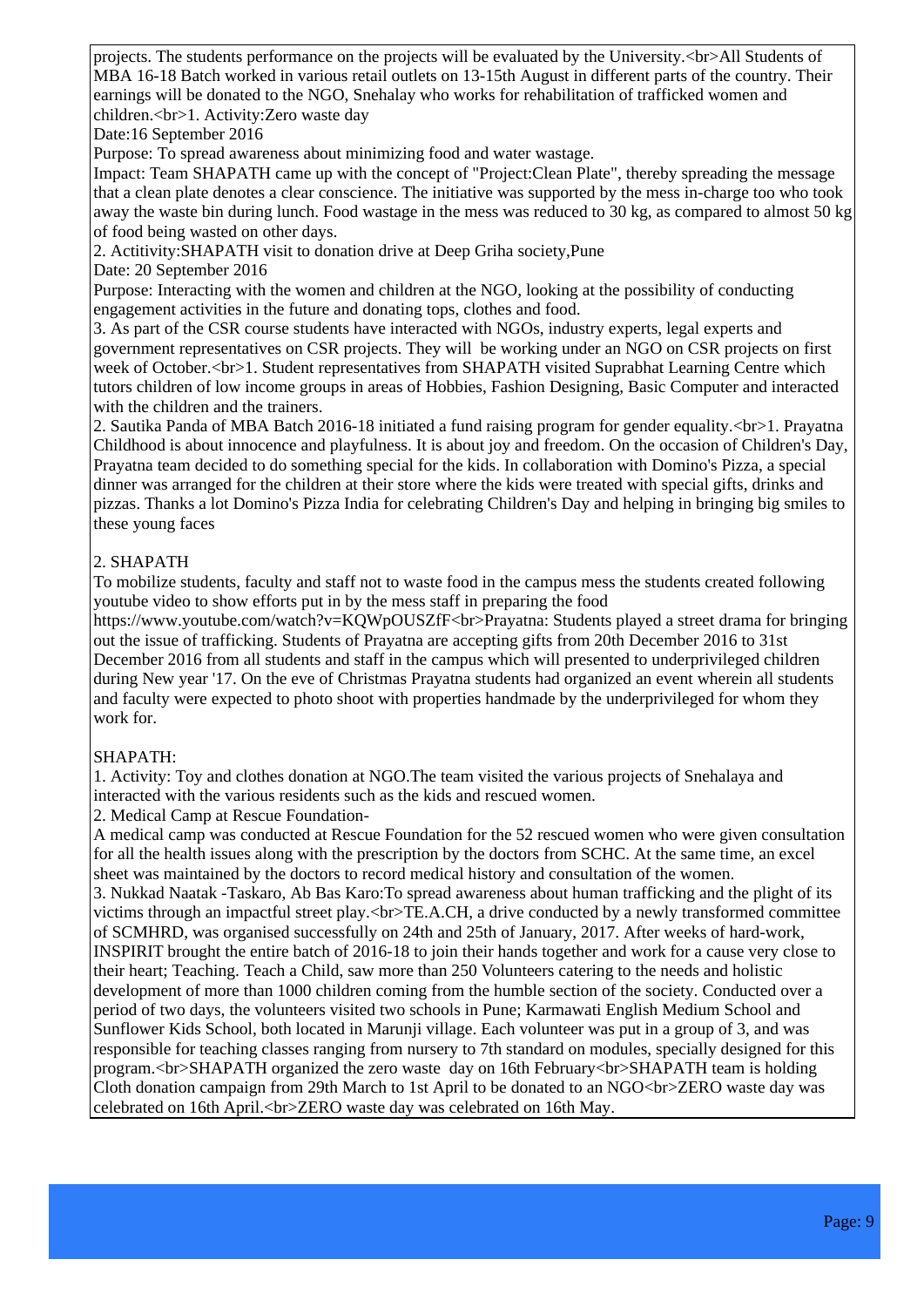## **Criterion - IV**

## **4. Infrastructure and Learning Resources**

4.1 Details of increase in infrastructure facilities

| <b>Facilities</b>                                                                      | <b>Existing</b> | <b>Newly created</b> | <b>Source of Fund</b> | <b>Total</b>   |
|----------------------------------------------------------------------------------------|-----------------|----------------------|-----------------------|----------------|
| Campus area<br>(in Acres)                                                              | 8               | $\boldsymbol{0}$     | Self                  | 8              |
| Class rooms<br>(in Numbers)                                                            | 24              | $\boldsymbol{0}$     | Self                  | 24             |
| Laboratories<br>(in Numbers)                                                           | 7               | $\boldsymbol{0}$     | Self                  | $\overline{7}$ |
| Seminar Halls<br>(in Numbers)                                                          | 4               | $\boldsymbol{0}$     | Self                  | 4              |
| Number of important<br>equipments purchased<br>$(1-0$ lakh) during the<br>current year | $\overline{0}$  | 9                    | Self                  | 9              |
| Value of the equipment<br>purchased<br>during the year (Rs. in<br>Lakhs)               | 0.00            | 17.10                | self                  | 17.10          |
| Others                                                                                 | $\overline{0}$  | $\overline{0}$       |                       | $\mathbf{0}$   |

#### 4.2 Computerization of administration and library

Library uses Koha software. Academic data is regulated through Eduwiz. HR data are maintained through Eklavya

4.3 Library services

|                      |                  | Existing            |                | Newly added         |                | Total               |
|----------------------|------------------|---------------------|----------------|---------------------|----------------|---------------------|
|                      | Number           | Value<br>(in Lakhs) | Number         | Value<br>(in Lakhs) | Number         | Value<br>(in Lakhs) |
| Text / General Books | 22732            | 2,663,077.00        | 366            | 302,427.00          | 23098          | 2,965,504.00        |
| Reference Books      | 4388             | 7,663,168.00        | 107            | 543,855.00          | 4495           | 8,207,023.00        |
| Journals             | 8                | 1,000.00            | $\mathbf{0}$   | 8,200.00            | 8              | 9,200.00            |
| e-Journals           | $\overline{0}$   | 0.00                | $\theta$       | 0.00                | $\overline{0}$ | 0.00                |
| Digital Database     | 3                | 495,988.00          | $\overline{2}$ | 722,284.00          | 5              | 1,218,272.00        |
| CD & Video           | 2215             | 290,488.00          | 13             | 4,088.00            | 2228           | 294,576.00          |
| e-Books              | $\boldsymbol{0}$ | 0.00                | $\Omega$       | 0.00                | 0              | 0.00                |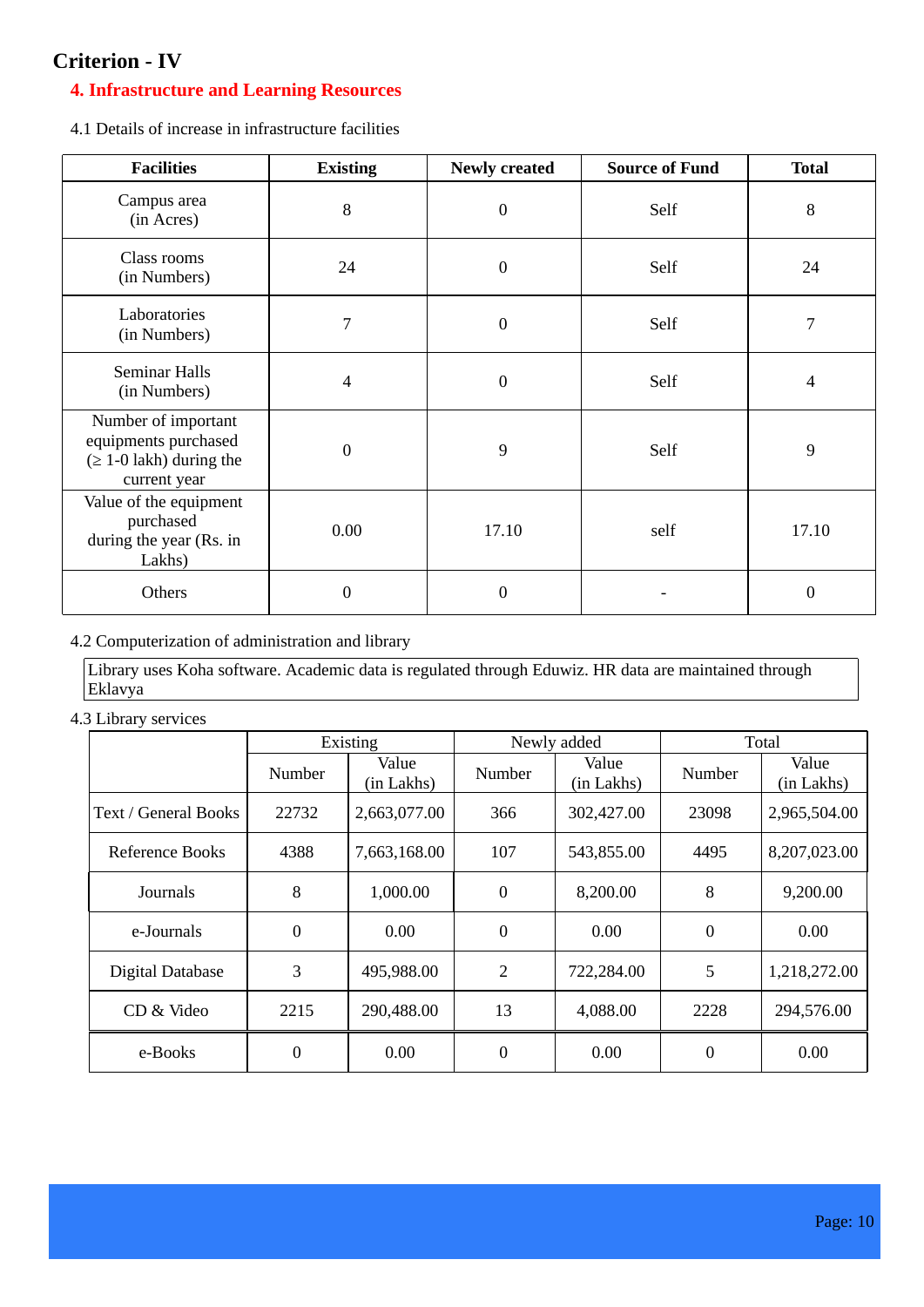#### 4.4 Technology up gradation (overall)

|                         | Existing | Added             | Total |
|-------------------------|----------|-------------------|-------|
| <b>Total Computers</b>  | 388      | $-23$             | 365   |
| Computer Labs           | 7        | $\Omega$          | 7     |
| Internet (in Mbps)      | 10       | 10                | 20    |
| <b>Browsing Centres</b> |          |                   |       |
| <b>Computer Centres</b> |          |                   |       |
| Office                  | 0        | $\Omega$          |       |
| Departments             |          | $\mathbf{\Omega}$ |       |
| Others                  |          |                   |       |

4.5 Computer, Internet access, training to teachers and students and any other programme for technology

 $\sqrt{1.$  EBSCO training for all faculty in April 2017

2. Google and Email usage training by faculty for non-teaching staff.

3. Bloomberg training for students and faculty

4.6 Amount spent on maintenance in Rupees lakhs

| i) ICT                                      | 121.84 |
|---------------------------------------------|--------|
| ii) Campus Infrastructure and<br>facilities | 0.00   |
| iii) Equipments                             | 7.59   |
| iv) Others                                  | 13.61  |
| <b>Total</b>                                | 143.04 |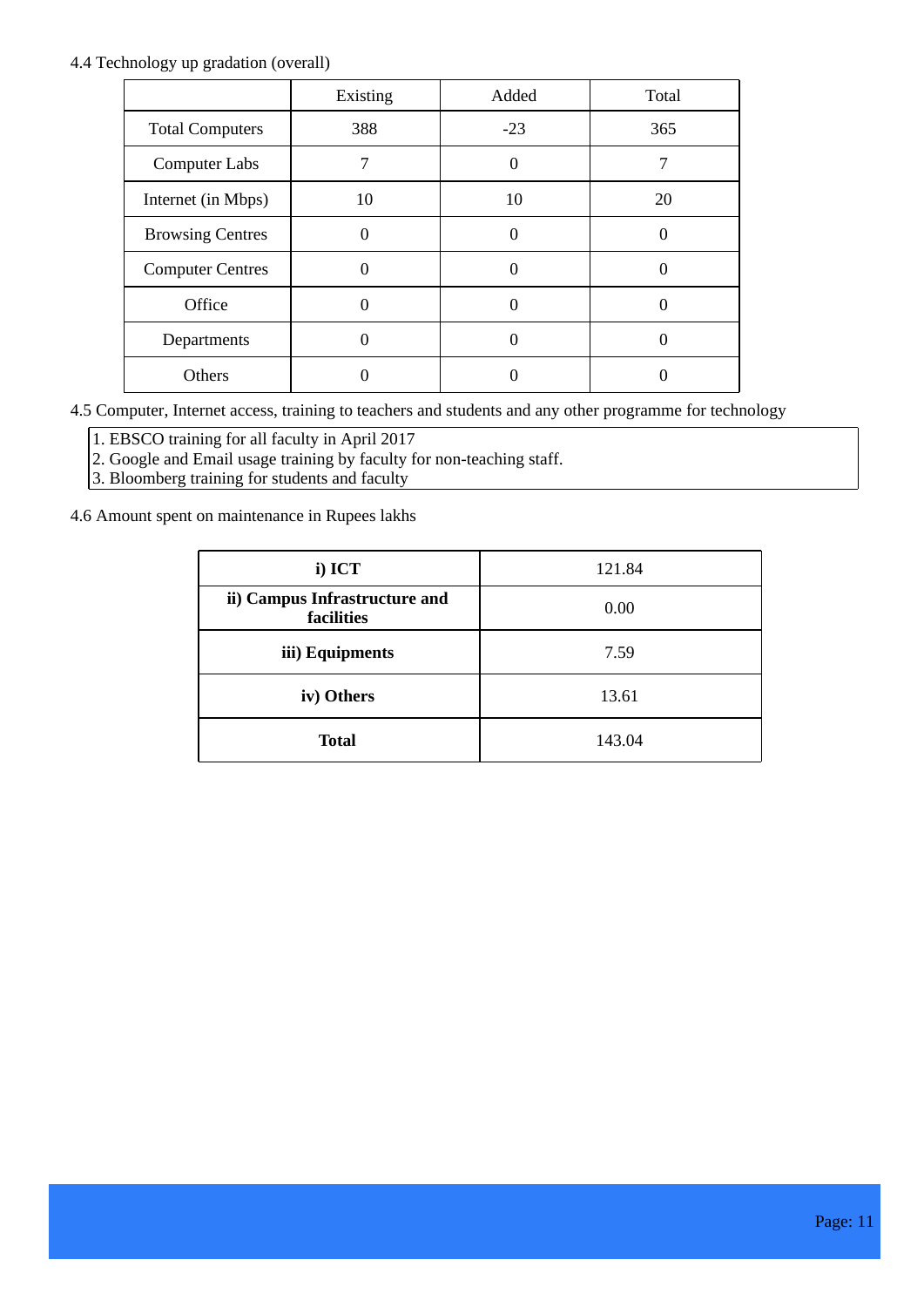## **Criterion - V**

## **5. Student Support and Progression**

#### 5.1 Contribution of IQAC in enhancing awareness about Student Support Services

1. Students are communicated about various support services and introduced with various committees looking after student affairs during the induction by the Director and Head, students affairs. All information is available on the Student Manual circulated to the students on the first day of their joining.

2. Students are appraised about the learning traits on which they will be evaluated in various subjects at the beginning of the semester by the faculty.

3. Students are introduced about the available databases during induction.

#### 5.2 Efforts made by the institution for tracking the progression

The assurance of learning process helps in tracking performance of students in their two-year life cycle. The Institute expects 70% of students are meeting the Quality assurance criterion as laid out by the faculty for each learning trait. If more than 30% students are performing unsatisfactorily on a particular learning trait then corrective actions are taken to close the loop. Corrective actions to reinforce the traitcan be more experiential learning pedagogy such as use of cases, tutorial/remedial sessions, change of faculty etc

5.3

|                                         | UG<br>$\mathbf{0}$   |
|-----------------------------------------|----------------------|
|                                         | PG                   |
| a) Total Number of students             | 598                  |
|                                         | Ph.D<br>$\mathbf{0}$ |
|                                         | Other<br>54          |
| b) Number of students outside the state | 468                  |
| c) Number of international students     | 59                   |
| Men                                     | Number<br>$\%$       |
|                                         | 63.80<br>416         |
| Women                                   | Number<br>$\%$       |
|                                         | 236<br>36.20         |
|                                         |                      |

|                        | <b>Last Year</b> | <b>This Year</b> |
|------------------------|------------------|------------------|
| International          | 58               | 59               |
| Freeship               |                  |                  |
| Discretionary<br>Quota | 58               | 48               |
| <b>SC</b>              | 54               | 52               |
| <b>ST</b>              | 22               | 24               |
| Open / General         | 452              | 455              |
| Differently abled      |                  | 8                |
| Kashmiri Migrants      | 5                | 6                |
| <b>Total</b>           | 656              | 652              |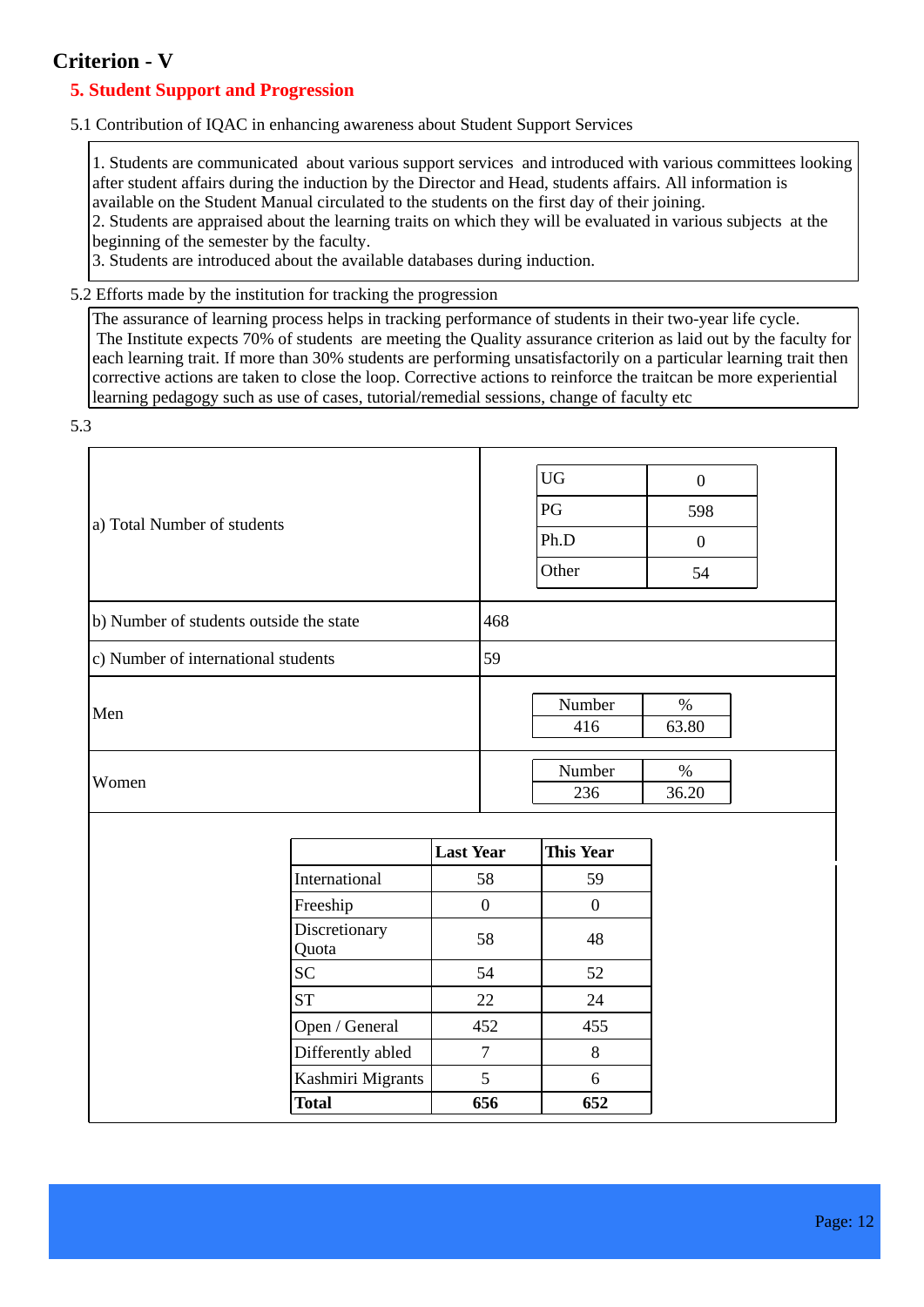| Demand Ratio     | 64.23 |
|------------------|-------|
| Dropout $(in %)$ | رے    |

5.4 Details of student support mechanism for coaching for competitive examinations (If any)

Students are trained for CFA, FRM, PMI, APICS and other international competitive exam. They receive scholarship partially by organizations such as PMI (INR 5000) and institute (INR 7000 )for appearing in the exam.

Number of students beneficiaries : 14

| <b>NET</b>         |  |
|--------------------|--|
| <b>SET/SLET</b>    |  |
| <b>GATE</b>        |  |
| <b>CAT</b>         |  |
| <b>IAS/IPS</b> etc |  |
| <b>State PSC</b>   |  |
| <b>UPSC</b>        |  |
| <b>Others</b>      |  |

5.5 Number of students qualified in these examinations

5.6 Details of student counselling and career guidance

Language Proficiency Tutorial Classes, Facilitating International Exposure, Fostering participatory Management through Student Committees, Placement Assistance Career Counseling, Career guidance and placement training

Number of students benefitted :  $|452\rangle$ 

5.7 Details of campus placement

|                                    | On Campus                          |        | Off Campus                                        |
|------------------------------------|------------------------------------|--------|---------------------------------------------------|
| Number of Organizations<br>Visited | Number of Students<br>Participated | Placed | Number of Students   Number of Students<br>Placed |
| q۶                                 | 221                                | 213    |                                                   |

8 students opted out of the placement process.

5.8 Details of gender sensitization programmes

Gender Sensitization Program with the 2015-17 HR batch was taken by Philip Coelho as part of the course on Labour Law, while dealing with the Sexual Harassment of Women at Workplace (Prevention, Prohibition and

<u>5.9 Redaesnal Adat ADS3.</u>

#### 5.9.1 Number of students participated

|                                      | State/University<br>Level | National Level | International<br>Level |
|--------------------------------------|---------------------------|----------------|------------------------|
| in Sports, Games<br>and other events | 18                        | 182            |                        |
| in Cultural                          |                           |                |                        |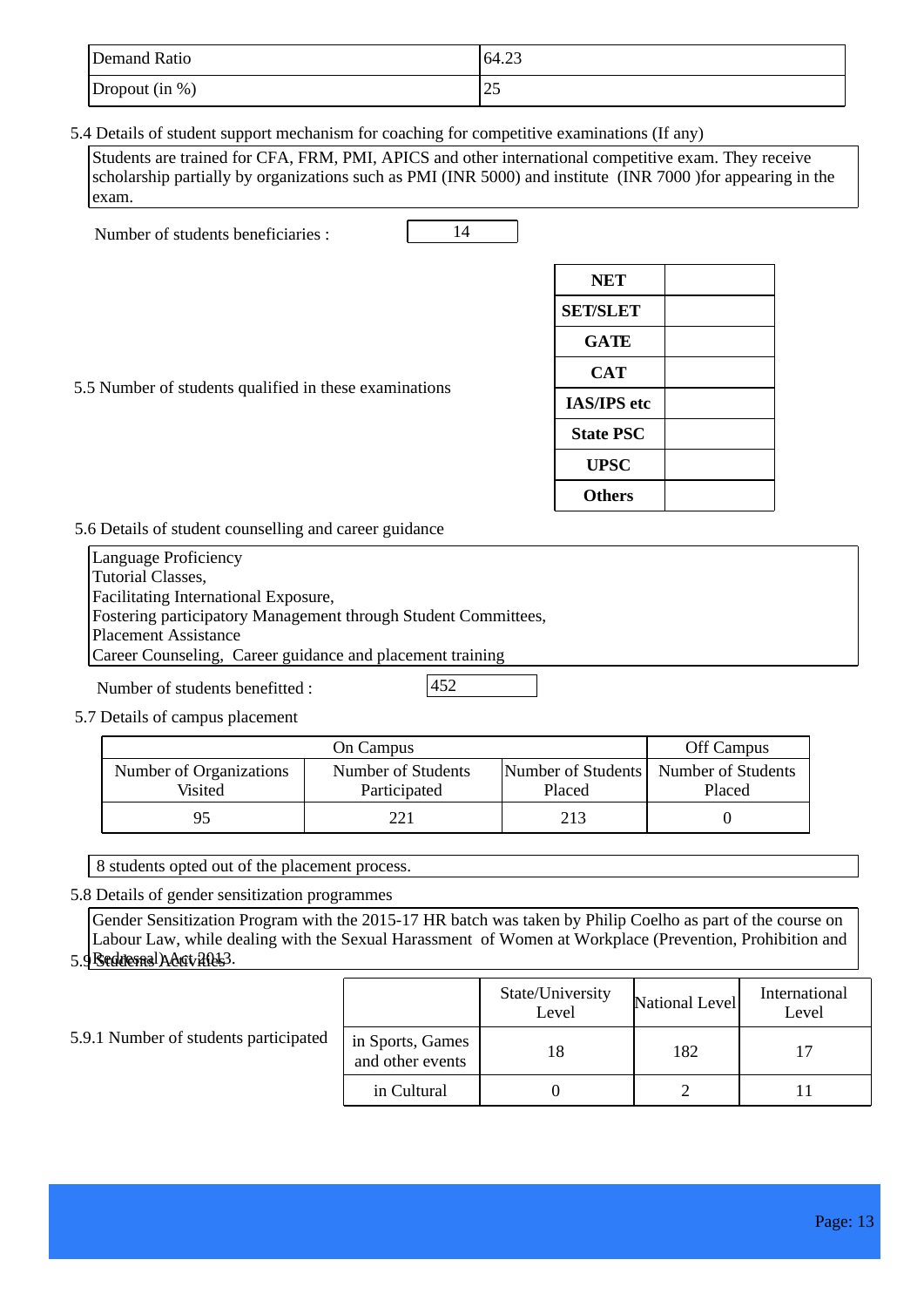| 5.9.2 Number of medals /awards won |                                      | State/University<br>Level | National Level | International<br>Level |
|------------------------------------|--------------------------------------|---------------------------|----------------|------------------------|
| by students                        | in Sports, Games<br>and other events |                           | 94             |                        |
|                                    | in Cultural                          |                           |                |                        |

т

т

Г

## 5.10 Scholarships and Financial Support

|                                                                        | Number of Students | Amount     |
|------------------------------------------------------------------------|--------------------|------------|
| Financial support from institution                                     |                    | 127,500.00 |
| Financial support from government                                      |                    | 0.00       |
| Financial support from other sources                                   |                    | 200,000.00 |
| Number of students who received<br>International/National recognitions |                    | 0.00       |

## 5.11 Student organised / initiatives

|                   | State/University<br>Level | National<br>Level | International<br>Level |
|-------------------|---------------------------|-------------------|------------------------|
| Fairs/Exhibitions |                           |                   |                        |
| Others            |                           |                   |                        |
|                   |                           |                   |                        |

5.12 Number of social initiatives undertaken by the students 18

## 5.13 Major grievances of students (if any) redressed

 $\boxed{0}$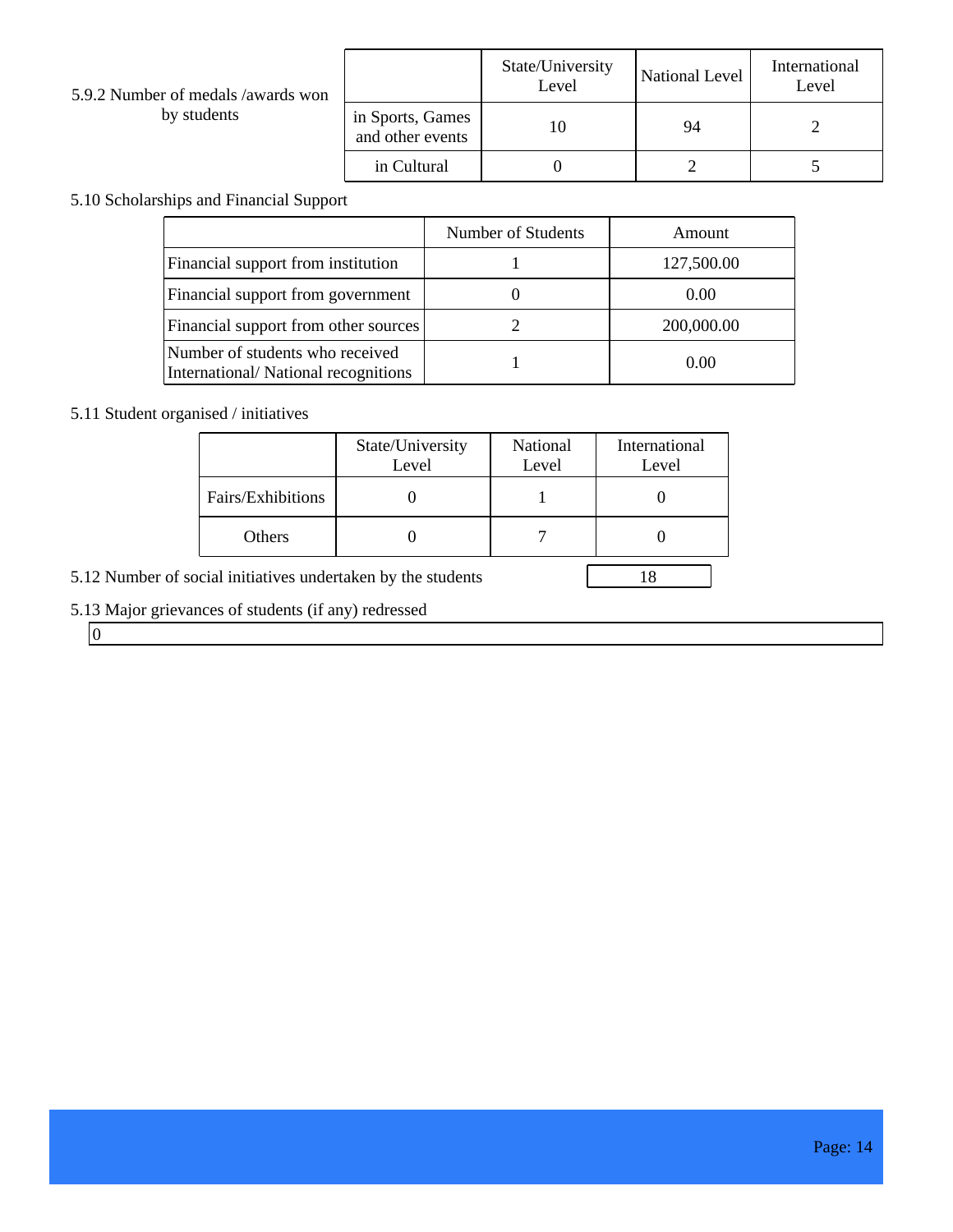## **Criterion - VI**

#### **6. Governance, Leadership and Management**

6.1 State the Vision and Mission of the institution

6.2 Does the Institution has a management Information System

- 6.3 Quality improvement strategies adopted by the institution for each of the following
	- 6.3.1 Curriculum Development

Capturing industry views for reviewing curriculum and learning goals during Academic Review Committee Meeting (ARC). This is done for every specialization.

Spearheaded by the Director, all faculty members visit those organizations where our students are placed as a part of their two-month summer internship program. This has a dual purpose.

Firstly, it helps to track the performance of the students.

Secondly, it helps to gather the views of the industry experts on curricular,pedagogical changes, new courses to be introduced etc.that might be necessitated.

6.3.2 Teaching and Learning

We have the Assurance of Learning team (AOL)looking after development of learning goals and traits. Evaluation of each subject is linked with measuring the traits. The AOL team is advised by the Academic Review Committee. AOL team reports to IQAC.

The syllabus of each course is provided to students before beginning of semester which includes the learning goals and traits.

6.3.3 Examination and Evaluation

Feedback are taken on examination process from the students and action if required is taken. Internal evaluation components of each subject are linked with measuring of one or more learning traits. Evaluations are both direct and indirect. If performance of the student is less than 70%, students do not meet the Quality assurance Criteria and therefore corrective actions are taken. Example of indirect evaluation: Summer Internship projects are partially evaluated by industry mentor.

6.3.4 Research and Development

SCMHRD has proposed four research ideas to IBM on issues related to HR for possible research collaboration. First Year Students worked on those projects. We have our journals Drishtikon and Opus in the list of approved journal of UGC.

6.3.5 Library, ICT and physical infrastructure / instrumentation

There are 2 specialized labs: Analytics lab and Bloomberg lab for research. Library resources are ICT enabled by using Koha.

6.3.6 Human Resource Management

Faculty participated in training programs for Research Competency enhancement such as application of SPSS & AMOS for research and analytics (November, 2016-17), MOOC, FLIP classroom, Bloomberg application tools.

Non-teaching staff were trained on google & Email Communication. Outbound Learning program was arranged for all faculty and non-teaching staff.

Every year, faculty and staff are assigned various roles and responsibilities as a part of various committees as per University and Institute requirements. Eg.ICC, GRC, Anit Ragging etc.

The institute follows the recruitment of faculty and staff as per the process laid down by the relevant authorities.

HR manual is maintained at the institute which can be referred to by any faculty and staff. Faculty and staff are also promoted as per Career Advancement Scheme.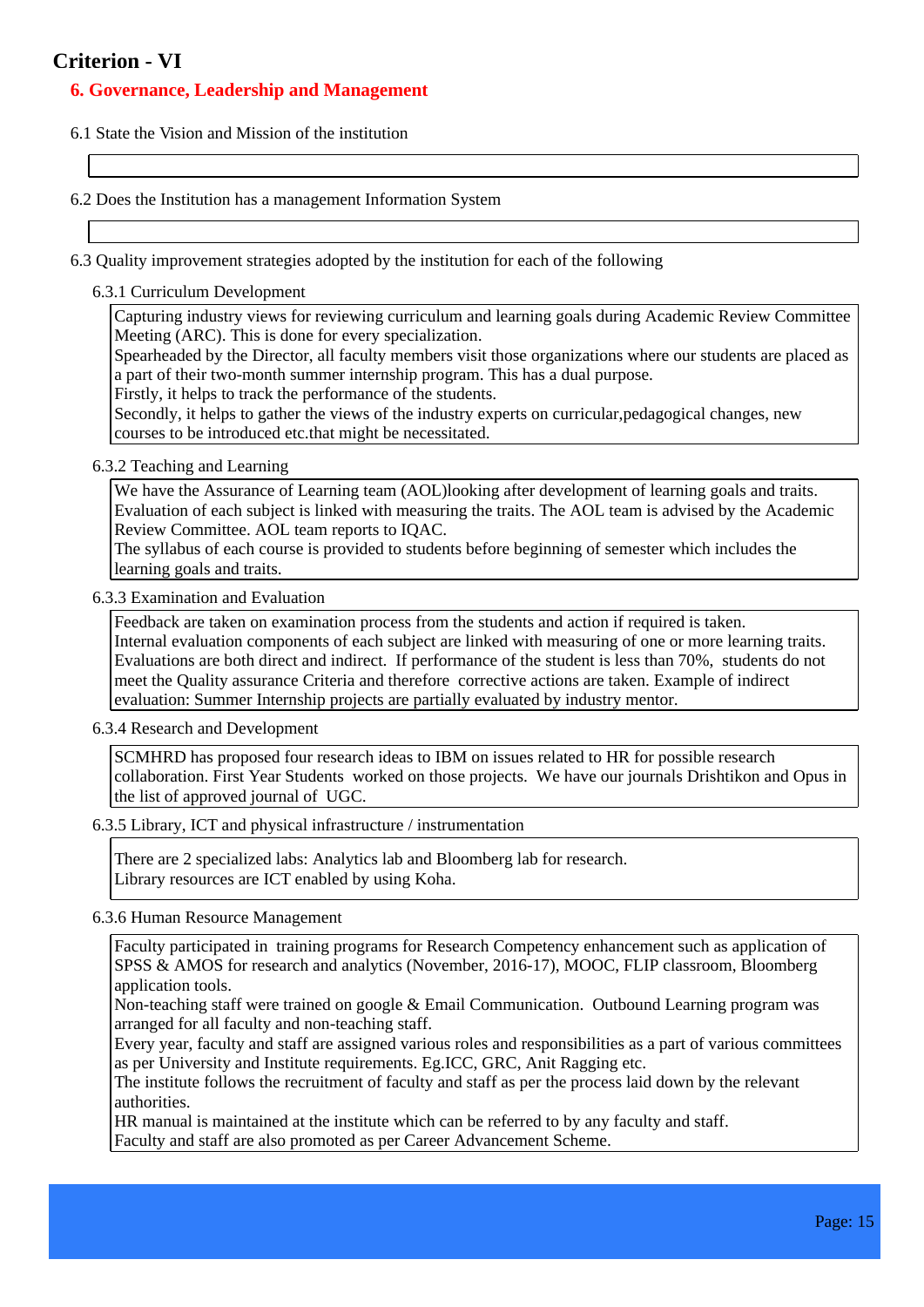#### 6.3.7 Faculty and Staff recruitment

Each department Head acts as a mentor for the newly recruited faculty. Research inclination of the faculty is ensured before the process of recruitment is started at the institute. New faculty is asked to deliver a demo session in the presence of students and senior faculty members.

#### 6.3.8 Industry Interaction / Collaboration

During Summer Internship industry feedback is taken on curriculum, possible collaboration for research and guest lecture, performance of students based on the learning traits and learning pedagogy. Industry participates in the Academic Review Committee, Workshop conduction for students, guest lectures etc. Faculty conducts MDPs for corporates through the institute as well as SCCE. The panelist during the admission process also comprise of experts from the industry.

#### 6.3.9 Admission of Students

SCMHRD follows a competency based admission process. These competencies have been reviewed based on stakeholder feedback such as faculty, alumni, industry experts and students. Every competency is assessed on certain stems which are evaluated during the entire admission process. Care is taken to ensure each competency is tested atleast twice during the admission process. To ensure compliance and testing of each competency, all external panelists are given a one day orientation before the process.

#### 6.4 Welfare schemes for

#### Teaching

| 1. Dedicated Research Budget                        |                                                                                          |
|-----------------------------------------------------|------------------------------------------------------------------------------------------|
| 2. Mediclaim Policy                                 | 3. Transportation facility<br>$\overline{4}$ .                                           |
| Maternity leave policy                              | 5. Support provided in pursuing PhD in terms of fee                                      |
| concession                                          | 6. Duty leave for attending FDP's workshops and Conferences                              |
|                                                     | 7. Organizing common Breakfast and Lunch on certain occasions                            |
|                                                     | 8. Celebration of birthdays<br>9. Research                                               |
| Incentives                                          | 10. Promotion of research through online access to journals                              |
| subscribed by SIU                                   |                                                                                          |
| 11. Annual Health checkups                          |                                                                                          |
| 12. Festival Gifts                                  | 13. FDPs by STLRC                                                                        |
| 14. Institutional membership of professional bodies |                                                                                          |
| Non teaching                                        |                                                                                          |
| Suggested measures could in the nature of:          |                                                                                          |
| 1. Mediclaim Policy                                 |                                                                                          |
| 2. Transportation                                   |                                                                                          |
| 3. Maternity leave policy                           |                                                                                          |
| 4. Support for pursuing further studies             |                                                                                          |
|                                                     | 5. Organizing common Breakfast and Lunch on certain occasions<br>6. Financial assistance |
| for Housing and Marriage.                           | 7. Non-teaching staff training programme                                                 |
| <b>Students</b>                                     |                                                                                          |
| <b>Recreation and Wellness Facility</b>             |                                                                                          |
| Bus facility                                        |                                                                                          |
| Mess & Cafeteria                                    |                                                                                          |
| <b>Health Insurance</b>                             |                                                                                          |
| Annual Health Check up                              |                                                                                          |
| <b>Outbound Learning</b>                            |                                                                                          |
| <b>Health Seminars</b>                              |                                                                                          |
| Value added sessions such as Art of Living          |                                                                                          |
| 6.5 Total corpus fund generated (Amount Rs. in Cr.) |                                                                                          |
| 6.6 Whether annual financial audit has been done    | Yes                                                                                      |
|                                                     | 6.7 Whether Academic and Administrative Audit (AAA) has been done?                       |
|                                                     |                                                                                          |

| $\cdot$ $\cdot$<br>$\overline{ }$ | $+ \alpha$ and $\alpha$ '                                           |  | nternal |          |
|-----------------------------------|---------------------------------------------------------------------|--|---------|----------|
| vpe<br>Audit<br>. .               | $\sim$ $\sim$<br>'No<br>$\mathrm{e}\mathrm{s}$ /1<br>$\Omega$ sency |  | Yes/No  | uthority |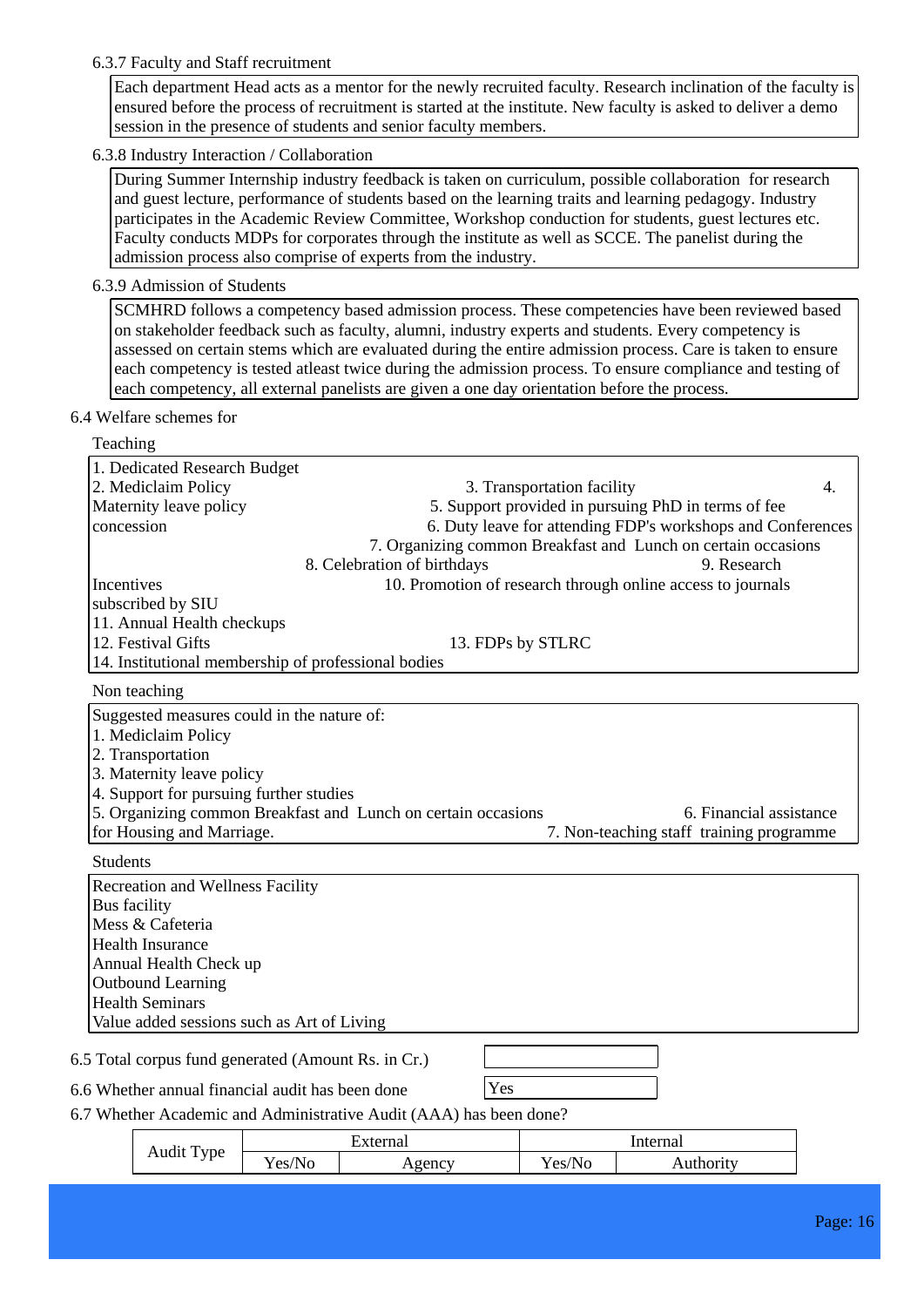| Academic       | No | $\overline{\phantom{a}}$ | Yes |  |
|----------------|----|--------------------------|-----|--|
| Administrative | No | $\overline{\phantom{a}}$ | Yes |  |

6.8 Does the University/ Autonomous College declares results within 30 days?

| <b>For UG Programmes</b> No |     |
|-----------------------------|-----|
| <b>For PG Programmes</b>    | No. |

6.9 What efforts are made by the University for Examination Reforms?

Reforms in the design and the conduct of Examinations both internal and external are introduced to enhance quality in the learning and the evaluation process. In the academic year 2016-17, the following examination reforms have been brought in: 1.It has been decided to provide soft copy of the time table to members of the Vigilance squad and External Senior Supervisors appointed by the University. 2.Scale of remuneration(exam claims)for the exam season April 2017 is being generated through Eduwiz. 3. As per the letter D.O.No F.9-1 /2014 dated March 21, 2017 received from the UGC, students have been requested to upload Aadhaar Card details in student portal for the purpose of introduction of identification mechanisms like photograph and Aadhaar number in students degree/ diploma certificates. 4. Student feedback on Term End Examinations has been taken through online access through Eduwiz Software.Reforms in the Internal evaluation process: Students are assessed continually throughout the semester, followed by Semester End evaluations. Innovative methods for assessment and evaluation including participative evaluation models like Peer evaluated models, Non-rote learning exam pattern, inclusive of presentations, viva, simulations, documentary making, exhibits have been implemented. There is a focus on application of knowledge based assessments and evaluations often through primary data generation. All students are graded relatively on the Bell curve which is software generated. The University follows a transparent process.Scrutiny and moderation.

6.10 What efforts are made by the University to promote autonomy in the affiliated/constituent colleges?

1. All Professors are part of University BOS

2. Director is part of Academic Council of the University

3. All senior Faculty members of the institute are part of Board of Studies Subcommittees

4. Individual Institutes have freedom to suggest, design and approve courses and syllabus based on internal academic review committee recommendation of respective institutes

5. Institutes have individual internal quality assurance cell which controls and monitors the institute level academic and administrative functioning

6.11 Activities and support from the Alumni Association

1. Alumni are part of IQAC and ARC and their feedback are taken in developing curriculum

2. 7 guest lectures were taken by alumni.

3. Alumni were invited as keynote speaker during induction and commencement ceremony.

4. Alumni are invited as panelist during the admission process.

6.12 Activities and support from the Parent - Teacher Association

There is no PTA. However, parents are a part of Anti- Ragging Committee.

6.13 Development programmes for support staff

1. MBTI workshop was undertaken by Dr Netra Neelam on 20th June for the non-teaching staff

2. World Yoga Day was celebrated on 14th June and participated by students and staff.

3. Team Play workshop was conducted by Mr. Girish Dharap on 31st August for the non-teaching staff(Gr-II & III) in SIC Auditorium.

4. Health education programme on awareness on Diabetes was held on 27th February, 2017

5. Non-teaching staff were trained on use of Google and E-mail by faculty

6.14 Initiatives taken by the institution to make the campus eco-friendly

1. Energy Conservation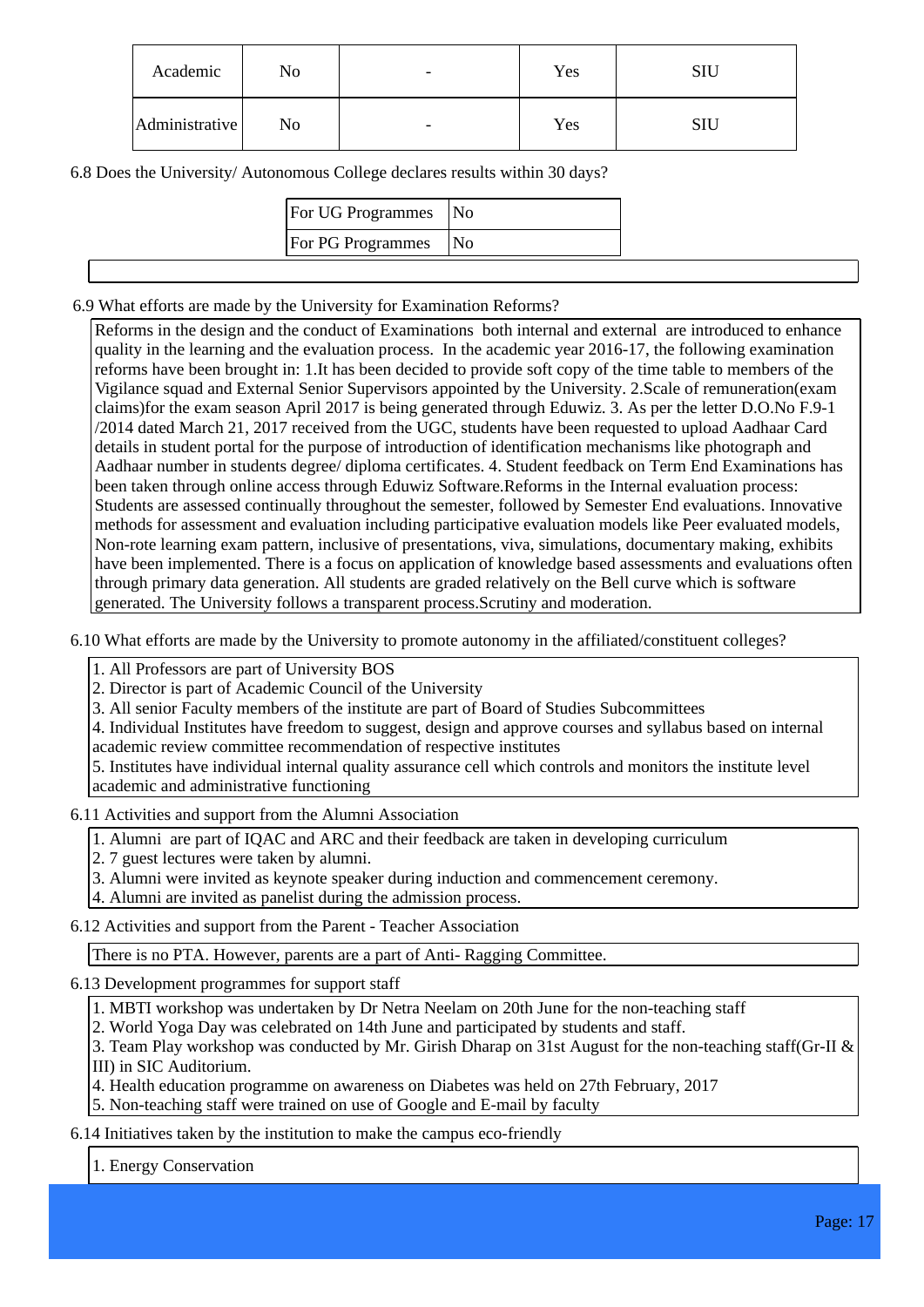A few key initiatives carried out on the campus are:

(a) An initiative to replace tube lights by CFL has been taken up starting with the faculty rooms. The CFL?s will eventually be replaced with LED lights. For other locations tube lights will be replaced with LED lights subsequently.

(b) In the campus and hostel areas, LED lights have been fitted in hostel rooms, passages and parking (633 numbers + 150 numbers) and streets (35 numbers)

(c) Natural lighting is given high preference and used to the maximum extent possible. Due care is taken to ensure that all the rooms are well ventilated.

Solar water heaters are installed on the hostel block rooftop. They provide hot water for bathing purpose to the students.

3. Carbon Neutrality

This campus is a NO VEHICLE campus for students .This has been done in order to reduce the carbon

emission from vehicles. An adequate number of buses to facilitate student commute have been provided. 4. Plantation

An effort is made to maximize the foliage on campus within the possible space. This can be seen from the amount of greenery on campus. Trees and shrubs have been planted all along the frontage of the campus. The campus also has number of potted plants which beautify all the buildings.

5. Arrangements for Garbage disposal from the Campuses

(a) Separate garbage dumping areas are nominated for dry/wet/garden wastes.

(b) The dry and wet garbage is collected by authorized vendors.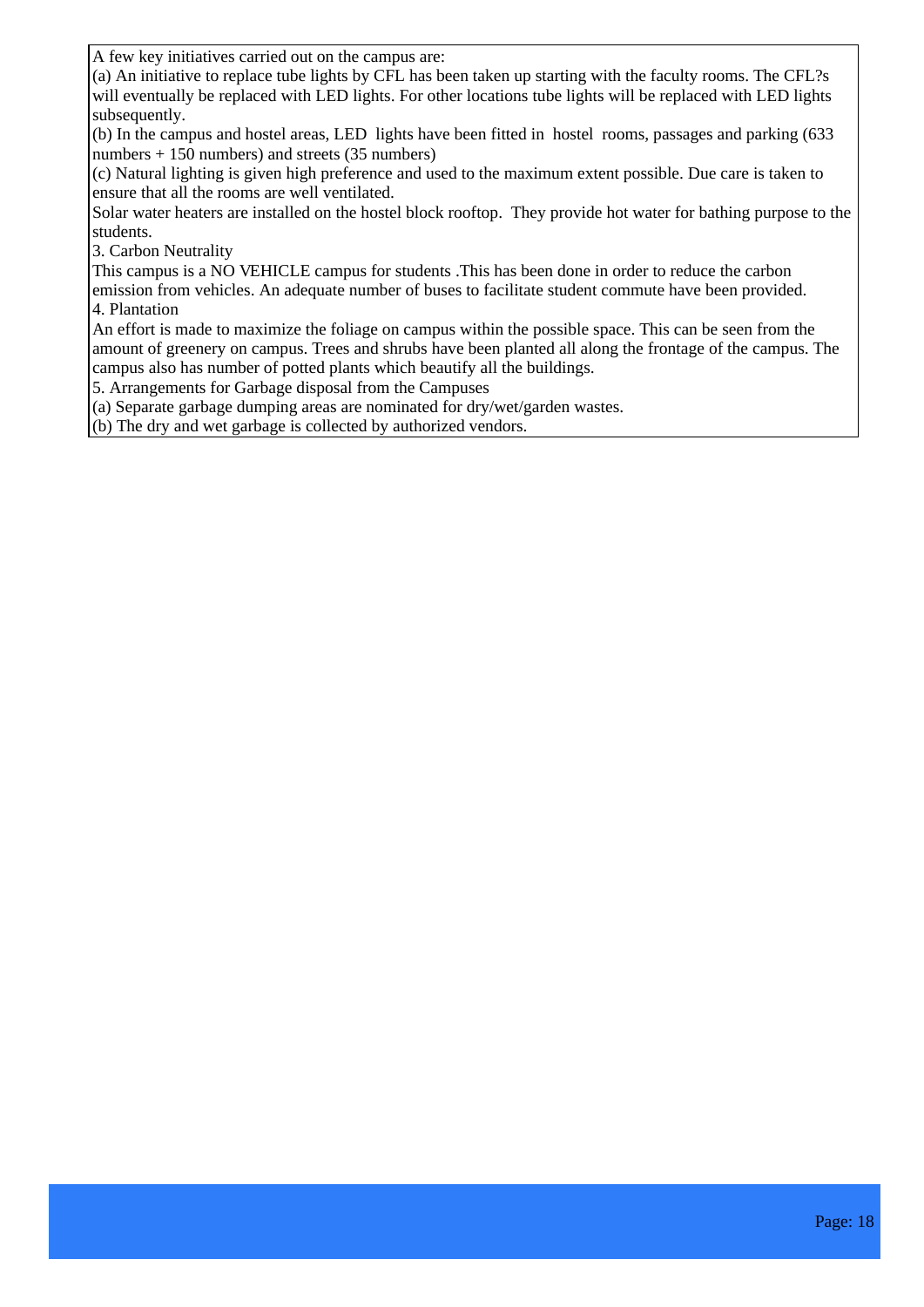## **Criterion - VII**

## **7. Innovations and Best Practices**

7.1 Innovations introduced during this academic year which have created a positive impact on the functioning of the institution. Give details.

1. Special mentor-mentee relationship has been designed for mentoring students for research in all the four semester. Each faculty will mentor 10-15 students.

2. To instill a spirit of creativity, global awareness, critical thinking courses such as Liberal Arts, Leadership & Interpersonal Skills, Design Thinking, Conflict & Negotiation, Performance Management, Compensation are to be introduced as courses in the MBA curriculum 17-19 batch.

3. Our Faculty, Dr Manish Sinha has uploaded his lecture on Global Economic issue on the YouTube, and given assignments to students to react on the topic through posting on YouTube and blogging.

7.2 Provide the Action Taken Report (ATR) based on the plan of action decided upon at the beginning of the year

| Plan                                                                                                                                                                                 | Action taken                                                                                                                                                                                                                                                                                                                                                                                                                                                                                                                                                                                                            |
|--------------------------------------------------------------------------------------------------------------------------------------------------------------------------------------|-------------------------------------------------------------------------------------------------------------------------------------------------------------------------------------------------------------------------------------------------------------------------------------------------------------------------------------------------------------------------------------------------------------------------------------------------------------------------------------------------------------------------------------------------------------------------------------------------------------------------|
| <b>Awareness of Global Business Practices</b>                                                                                                                                        | Faculty and student exchange program continued.<br>AIB-India Conference 2017 organized                                                                                                                                                                                                                                                                                                                                                                                                                                                                                                                                  |
| Number of international PRJ publication per year of the<br>institute should be 25. Number of research papers/<br>intellectual contributions per faculty should be greater<br>than 1. | There were 26 international publication by faculty. In<br>total there were 41 articles published by 34 internal<br>faculty                                                                                                                                                                                                                                                                                                                                                                                                                                                                                              |
| To develop management Professionals through<br>experiential learning                                                                                                                 | More than 30% students got PPO and PPIs. Experiential<br>learning experience included field research spread over<br>two semesters whose evaluation were part of RM and<br>MR course. Other experiential learning experiential<br>included case study Licensed Harvard cases, role play,<br>business plan, simulaion etc.                                                                                                                                                                                                                                                                                                |
| Student Development / Placements / Entrepreneurship<br><b>Developmental Plans</b>                                                                                                    | Students were mentored by faculty, industry experts and<br>alumni before placement                                                                                                                                                                                                                                                                                                                                                                                                                                                                                                                                      |
| Improvement in curriculum                                                                                                                                                            | Following new courses added in Finance area<br>Financial Modeling has been shifted to Sem II,<br>considering the requirement of excel based modeling<br>skills during summer internships.<br>Introduced Advanced Corporate Finance in semester II<br>as an elective, and Financial Statement Analysis have<br>been removed from the course structure due to<br>overlapping of content.<br>Following new courses added in HR area<br>Personal Effective and Growth (Core Course for all in<br>1st Sem)<br><b>Trends in Industrial Relations</b><br>Psychological Issues in Management<br>Management of diverse workforce |
| Research Projects / Funding from External Agencies /<br><b>Publications / Patents</b>                                                                                                | MBA - IM 2016-18 has been involved in the<br>implementation of all the projects that are a part of the<br>smart city mission -in addition to the above, other                                                                                                                                                                                                                                                                                                                                                                                                                                                           |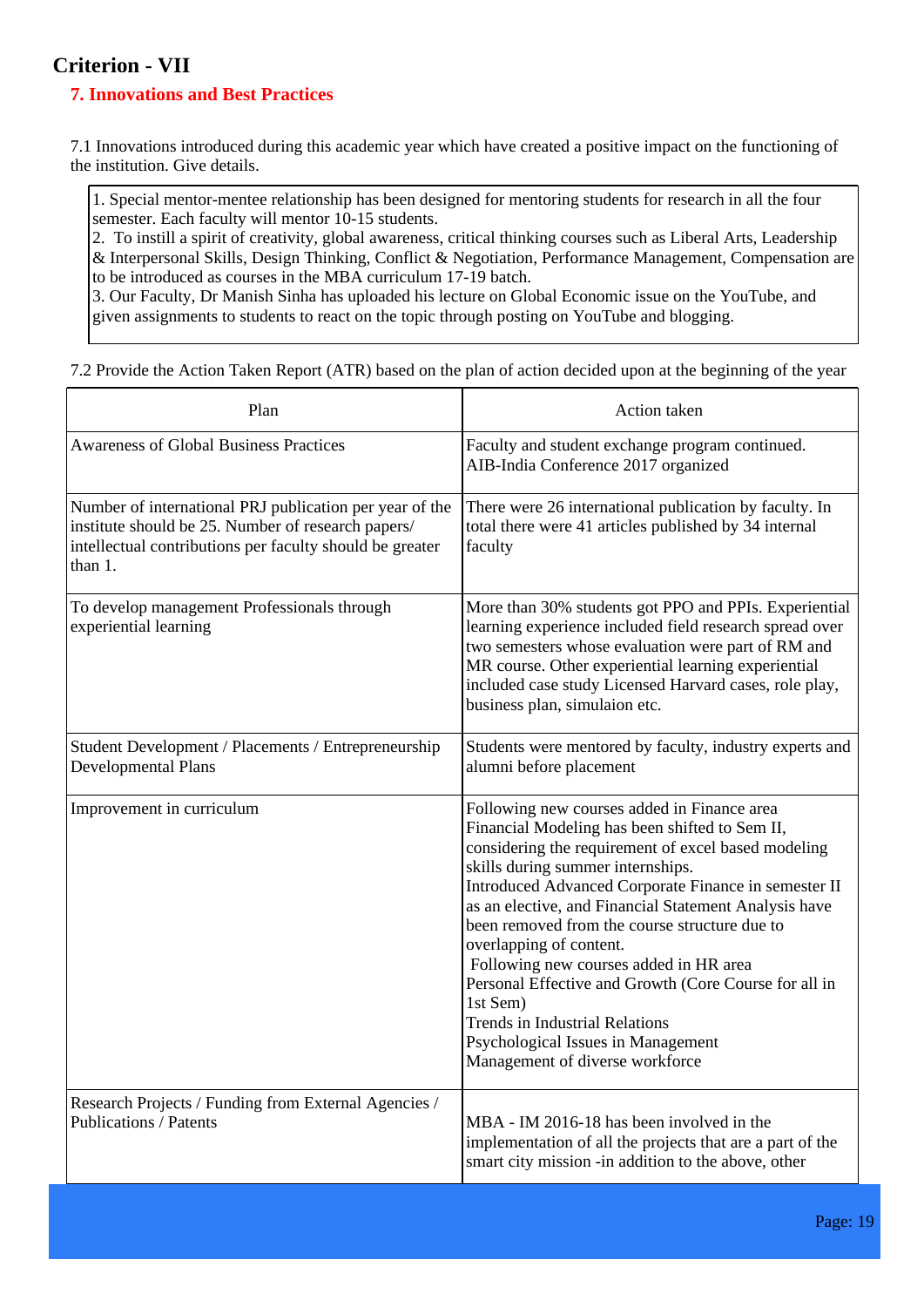## **Criterion - VII**

### **7. Innovations and Best Practices**

| projects that are being implemented are ~Enhancement      |
|-----------------------------------------------------------|
| of Bhama Akshad Dam, Replacing street lights with         |
| Solar Lights, Ensuring higher offtake of Solar rooftops   |
| models in Pune, amongst other projects.                   |
| 3. PCMC Project (Pipeline)                                |
| Similar to the PMC internship program, talks are          |
| ongoing with Pimpri Chinchwad Municipal Corporation       |
| (PCMC) to provide internship opportunities to MBA IM      |
| Students. Discussions are on going to explore projects in |
| the fields of Road construction and management,           |
| Tenders and Bids preparations, Setting up and             |
| Maintenance of Water Treatment plants, and the likes.     |
| Final decision of detailed modalities and terms shall be  |
| discussed with the commissioner and finalized             |

#### 7.3 Give two Best Practices of the institution (please see the format in the NAAC Self-study Manuals)

 (A) 1. Title of the Practice: IT enabled learning 2. Objectives of the Practice The objective of this practice is to create effective 'business ready' managers through the use of IT tools and curricula 3. The Context A variety of IT tools and databases are used in industry and this initiative helps to familiarize the students with such applications The curriculum introduces students to technology platforms that can prepare them to become effective managers. 4. Benefits of the Practice • Familiarization of students with the use of different IT enabled tools 5. The Practice Students are gradually introduced to different IT enabled tools during their MBA coursework. Students are acquainted with ERP software such as SAP, Oracle, PeopleSoft etc and advanced Data Analytics using statistical and data mining softwares such as IBM SPSS, SAS, Minitab, R, and E-Views. The institute has also subscribed to high quality data bases such as Euromonitor and Bloomberg that are used by students for projects. 6. Evidence • Is present in the syllabi as well as evidenced by the research projects executed by students. • Student placement in IT/ ITES based firms 7. Problems Encountered and Resources Required • The risk of obsolescence which is inherent in the current business environment • High cost involved in procuring software licenses and supporting infrastructure (B)Title of the Practice: Leadership in Corporate Engagement 2. Objectives of the Practice: Corporate Engagement: From Beginning till End of Student Life Cycle 3. The Context: The Curriculums in B- Schools not only in India but alsoworld over are being criticized for being ineffective They are reportedly unable to impart necessary skills, failing to prepare global leaders and instilling an attitude of ethical behavior. The criticism came out from all stakeholders including students, employers, media and faculty communities of top B-Schools including Kellogg School of Management, and McGill University ( Bennis and O'Tolley, 2005)1. This is because curriculum of modern B-Schools is not industry relevant. Bennis and O'Tolley (2005) opined that a major fault with today's B-Schools have been an over emphasis of measuring performance in terms of scholarly research outputs, many of which have little or no relevance to business practices. Some of such scholarly research output may be of relevance in development of academic theories but may not be replicable in business decision making. Further, curriculum and the teaching learning process have been unable to build business competencies among students. One part of the faculty team in a typical B-School is from a pure academics background and interested in scholarly research. Since they do not have industry exposure, their research output may not be of interest and utility to business practitioners. The other part of the faculty team comprises business practitioners who came into academic teaching just out of passion or by accidents. They seem to be clueless about how to convert their industrial experience into measurable intellectual contribution, which form an important part of the faculty appraisal. But the strategic, economic, political, human perspective that they bring in analysis of seemingly easy technical case problems, cannot be discounted. Though most B-Schools document the creation of management professionals and research as their mission both the dimensions are seen as separate domains. This can be partly because business is seen more as profession and not as a academic domain such as physics, chemistry, mathematics or biological sciences. Hence, intellectual contributions are neither triggered by finding solutions to actual business problems nor is it thought to be of relevance to replicate it in simulated business environments. Further, Rubin and Dierdorff (2009) have found in an empirically derived competency model from 8,633 incumbent managers across 52 managerial occupations, that behavioral competencies indicated by managers to be most critical are the competencies least represented in required MBA curricula. So SCMHRD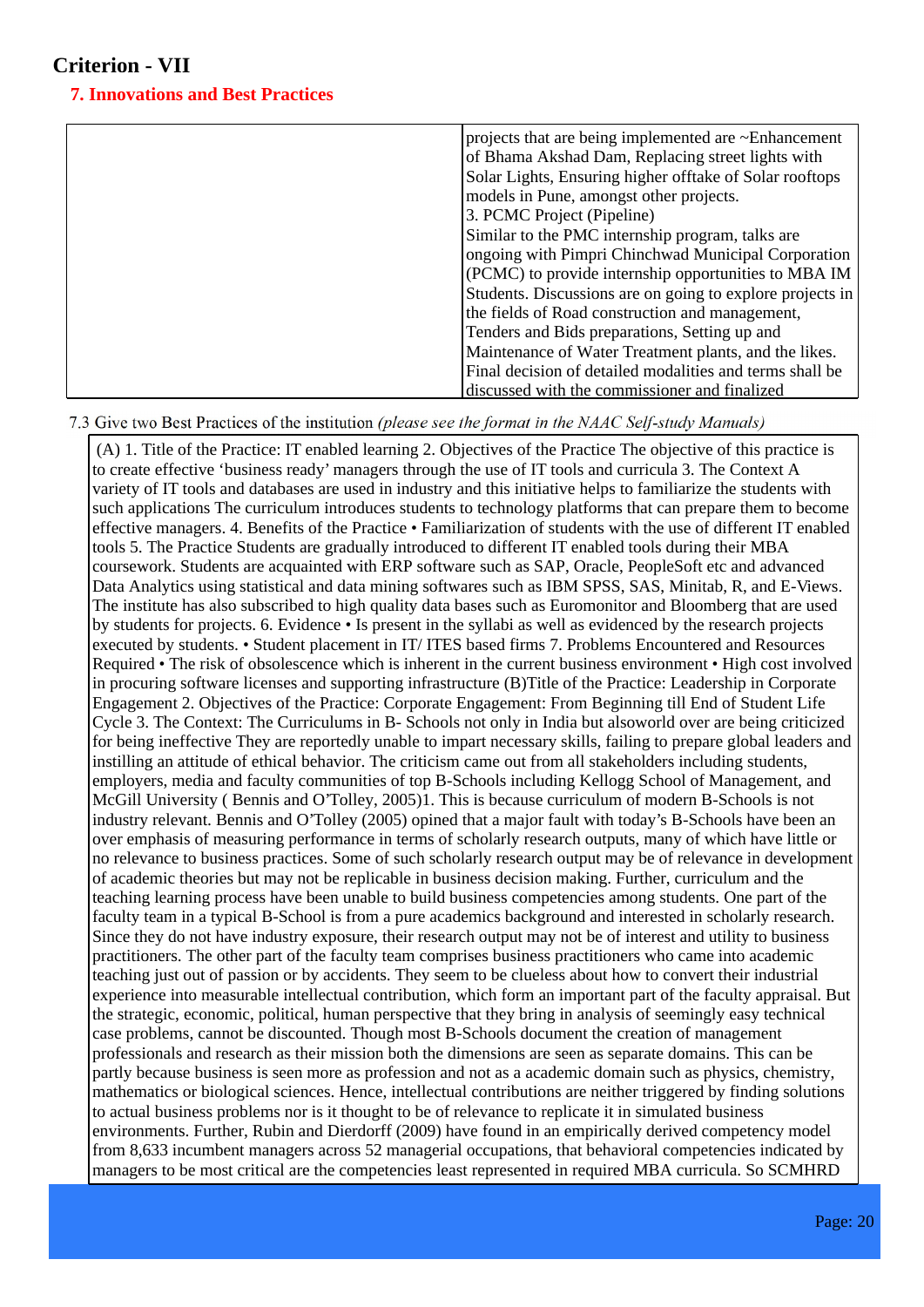thought of developing an academic model in which industrial inputs are taken in curriculum development and deciding on behavioral competencies that would be expected in incumbent students. Finally, SCMHRD would partner with industry to solve business problems through applied research which might result in scholarly research output. 4. Benefits of the Practice: SCMHRD designed a model of engaging participation of industry experts in the end-to end academic process of the Institute. It begins with the admission process in which industry experts are engaged both as panelists for group evaluation & personal interview and also in designing the competency framework. Industry experts, senior academicians across the world and alumni are involved in the academic governance of the institute at various levels such as Internal Quality Assurance Cell (IQAC), Advisory Board, and Academic Review Committee & Sub-Committee. Industry partners engage with SCMHRD faculty & students in live projects and consultancies throughout the year. What industry gets in return is one the best pool of young talents in both research and as incumbents. Also they are benefitted by getting well-researched solutions to their business problems. 5. The Practice: 1. Identification of Competencies, Behavioral Indicators linking to the Evaluation The research for a competency based selection process began at SCMHRD in 2014. A sample group of superior and average performers were identified on the basis of performance and their corresponding competencies were identified using the Behavioral Event Interview technique. Performance of students as aligned to the mission of the School was broadly classified into two pillars: Learning Framework and Industry Alignment. To each of these pillars were associated some key behavioral indicators of success. Faculty and students were interviewed for capturing behavioral indicators of the learning framework. The alumni and corporate, on the other hand, were interviewed for behavioral indicators related to industry alignment. Out of the total sample interviewed, 25% comprised faculty, 25% constitute dstudents, 30% were alumni and remaining 20% were industry experts. Students and alumni interviewed were a good mix from various functional areas and had to fulfill the following two conditions: (a) Academic Competitions won (b) Contribution in applied research. The industry experts and alumni interviewed were contacted from various MNCs, start-ups and Indian companies. The group exercises and the personal interactions were designed to assess these competencies. The purpose of this exercise was to design a selection process that would help identify individuals who would succeed at SCMHRD and in the industry thereafter. 2. Role of Industry Experts in Academic Governance At each level of the Academic Governance structure faculty, industry experts and alumni have distinct roles to play as depicted in figure 2. Figure 2: Academic Governance Structure Industry experts are represented in Academic Review Subcommittee, Academic Review Committee and the IQAC cell Role of Academic Review Subcommittee Heads of Departments are responsible for ensuring that an effective assurance of learning (AOL) process is undertaken within the department for any AOL goals directly related to the department. They are responsible for constituting the Academic Review Subcommittee that involves all faculty of the department, area experts from other national/ international B-Schools and industry experts, which reviews and monitors department level AOL goals. Role of Academic Review Committee The Academic Review Committee is the highest academic body of the B-School which is charged with the responsibility of ensuring that the program maintains a continuous improvement plan through the assurance of learning processes. Chaired by the Director, it has senior academicians of other na

#### 7.4 Contribution to environmental awareness / protection

1. Energy Conservation

A few key initiatives carried out on the campus are:

(a) An initiative to replace tube lights by CFL has been taken up starting with the faculty rooms. The CFL?s will eventually be replaced with LED lights. For other locations tube lights will be replaced with LED lights subsequently.

(b) In the campus and hostel areas, LED lights have been fitted in hostel rooms, passages and parking and streets (35 numbers)

(c) Natural lighting is given high preference and used to the maximum extent possible. Due care is taken to ensure that all the rooms are well ventilated.

2. Use of Renewable energy

Solar water heaters are installed on the hostel block rooftop. They provide hot water for bathing purpose to the students.

3. Carbon Neutrality

This campus is a NO VEHICLE campus for students .This has been done in order to reduce the carbon emission from vehicles. An adequate number of buses to facilitate student commute have been provided.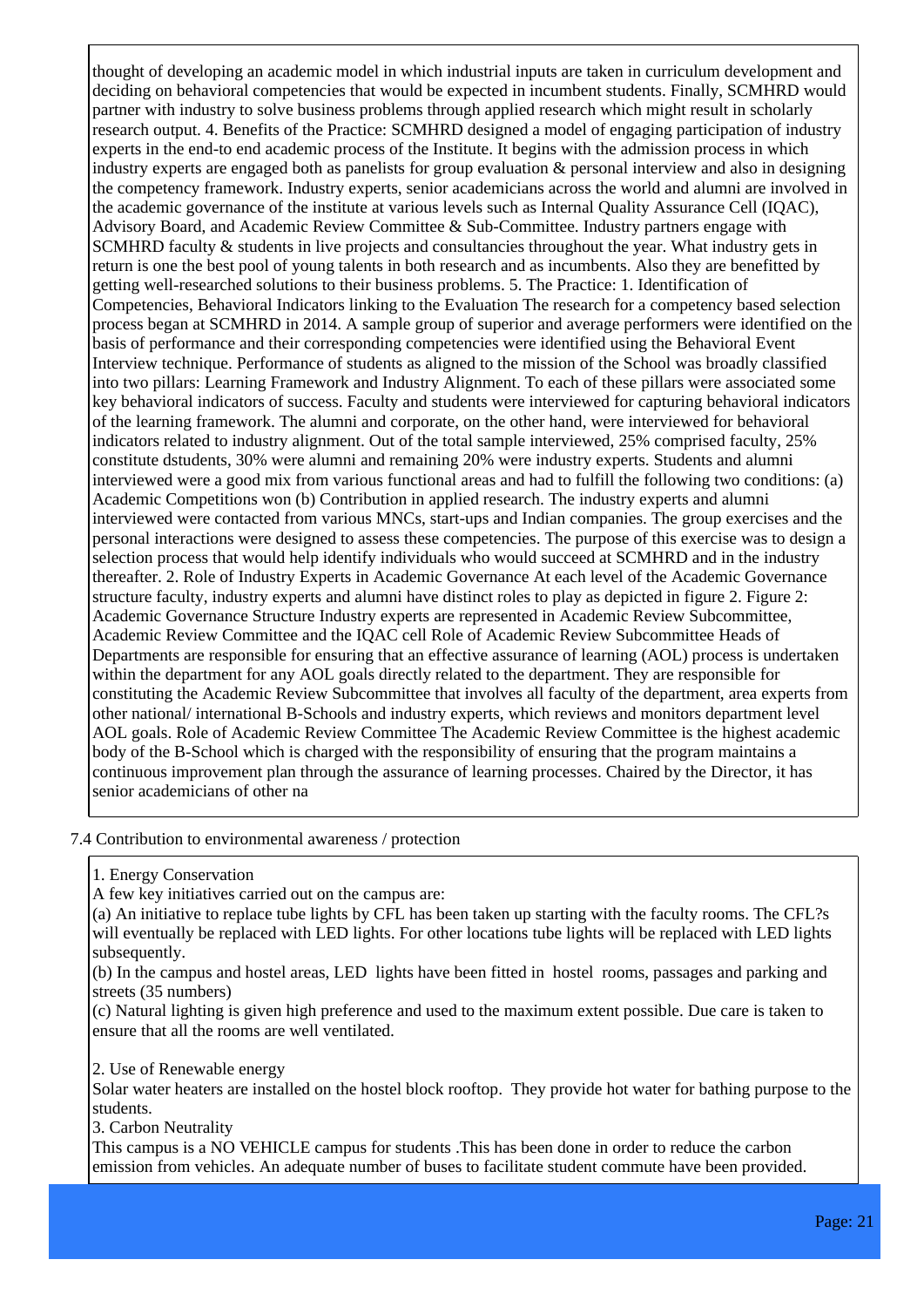#### 4. Plantation

An effort is made to maximize the foliage on campus within the possible space. This can be seen from the amount of greenery on campus. Trees and shrubs have been planted all along the frontage of the campus. The campus also has number of potted plants which beautify all the buildings.

5.Arrangements for Garbage disposal from the Campuses

Separate garbage dumping areas are nominated for dry/wet/garden wastes.

6. Awareness

A number of initiatives have been taken to enhance the sense of environmental awareness among students and faculty.

a) There are core and elective courses focused on improving awareness about sustainability and livelihood initiatives since the academic year 2013-14

b) ?Zero Wastage Day? initiative by the students to create awareness on food wastage is held on the 16th of every month.

#### 7.5 Whether environmental audit was conducted?

| <b>INU</b> |  |
|------------|--|
|            |  |
| -          |  |

7.6 Any other relevant information

| <b>SWOT Analysis</b> | <b>Strength</b>    | 1. An experiential teaching and learning environment<br>ensured through use of cases, simulation games,<br>research project,<br>flipped classroom, opportunities for participation in<br>social activities and event management.<br>2. Consistent track record in placements and<br>internship indicating enhanced employability for<br>students.<br>3. Opportunity for global exposure through<br><b>Exchange Programs</b><br>4. A regionally and globally focused curriculum<br>developed and improved continuously through<br>stakeholder feedback.<br>5. A good mix of scholarly academicians and<br>practitioners in the faculty team.<br>5. Opportunity of corporate exposure through live<br>research projects, site visits, internships, lectures by<br>industry<br>practitioners etc.<br>6. A diverse pool of students with high academic<br>credentials and work experience.<br>7. CRISIL audited placement report ensuring higher<br>standards of accountability and integrity. |
|----------------------|--------------------|--------------------------------------------------------------------------------------------------------------------------------------------------------------------------------------------------------------------------------------------------------------------------------------------------------------------------------------------------------------------------------------------------------------------------------------------------------------------------------------------------------------------------------------------------------------------------------------------------------------------------------------------------------------------------------------------------------------------------------------------------------------------------------------------------------------------------------------------------------------------------------------------------------------------------------------------------------------------------------------------|
|                      | <b>Weakness</b>    | 1. Difficulty in recruiting international faculty.<br>2. Inadequate conversion of relationship with foreign<br>universities to academic research deliverables.                                                                                                                                                                                                                                                                                                                                                                                                                                                                                                                                                                                                                                                                                                                                                                                                                             |
|                      | <b>Opportunity</b> | 1.<br>Greater exposure to faculty and students<br>through<br>internationalization.<br>2. Initiate new program such MBA in Business<br>Analytics<br>3. Increase business outreach efforts.<br>4. Increase social outreach efforts.<br>5. Increased fund raising and grant proposals for<br>research.<br>Expand college research portfolio to include<br>6.<br>peer reviewed<br>publications in A grade journals in ABDC Ranking                                                                                                                                                                                                                                                                                                                                                                                                                                                                                                                                                             |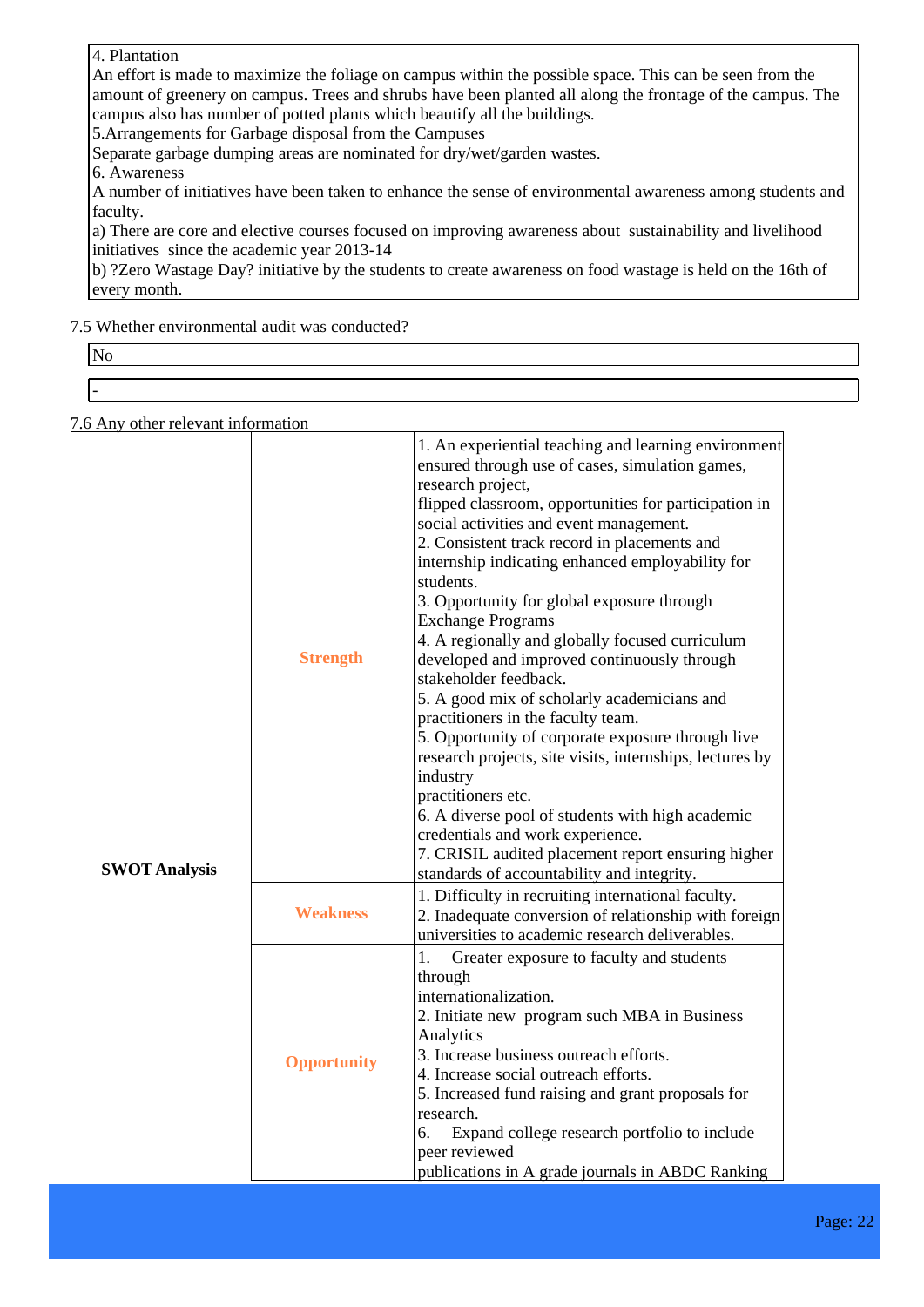|  | 1. Shortage of PhD faculty in some disciplines<br>2.<br>Ability to attract, retain and recruit faculty/staff<br>because of challenges imposed by competitors at |                                                                                                                                                                                                                                                                                                                                                                                                                                   |
|--|-----------------------------------------------------------------------------------------------------------------------------------------------------------------|-----------------------------------------------------------------------------------------------------------------------------------------------------------------------------------------------------------------------------------------------------------------------------------------------------------------------------------------------------------------------------------------------------------------------------------|
|  | <b>Threat/Challenges</b>                                                                                                                                        | national and international level.<br>Competitions from premium Indian Schools like<br>3.<br>Indian Institute of<br>Management, Faculty of Management Studies<br>(increasing presence)<br>of IIMs in the country) in attracting high quality<br>students<br>Competition from top graded foreign Schools<br>contemplating on<br>setting up centers in India.<br>5. Countrywide declining trend of students wanting<br>to pursue MBA |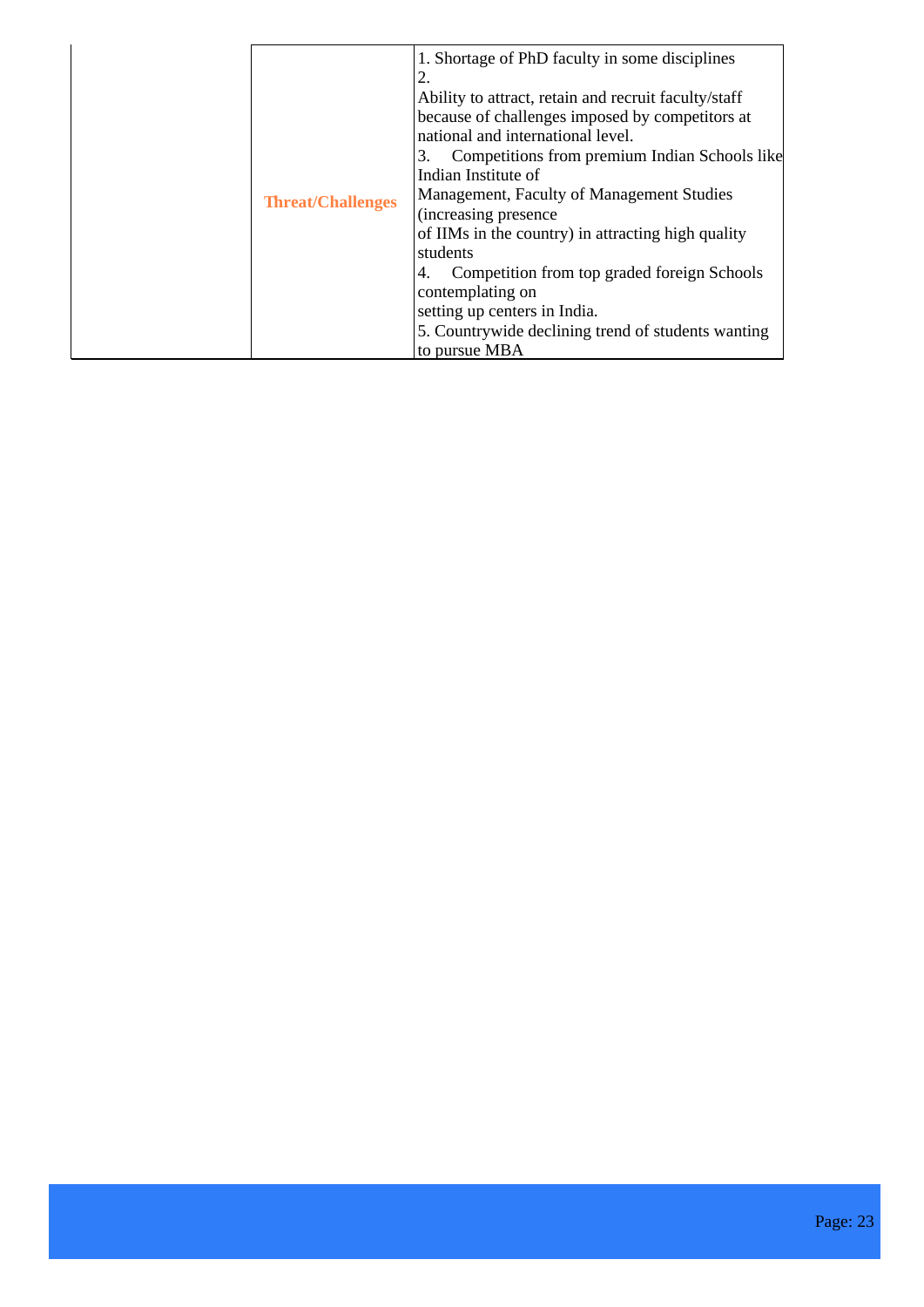## **Criterion - VIII**

#### **8. Plans of institution for next year**

1. To continue with our quality improvement processes for securing the AACSB accreditation.

2. Sustain and improve the research output in terms of quality and quantity (Scopus and ABDC ranking)

3. Looking forward for International collaboration for learning and research

Name: Name:

 *Signature of the Coordinator, IQAC Signature of the Chairperson, IQAC*